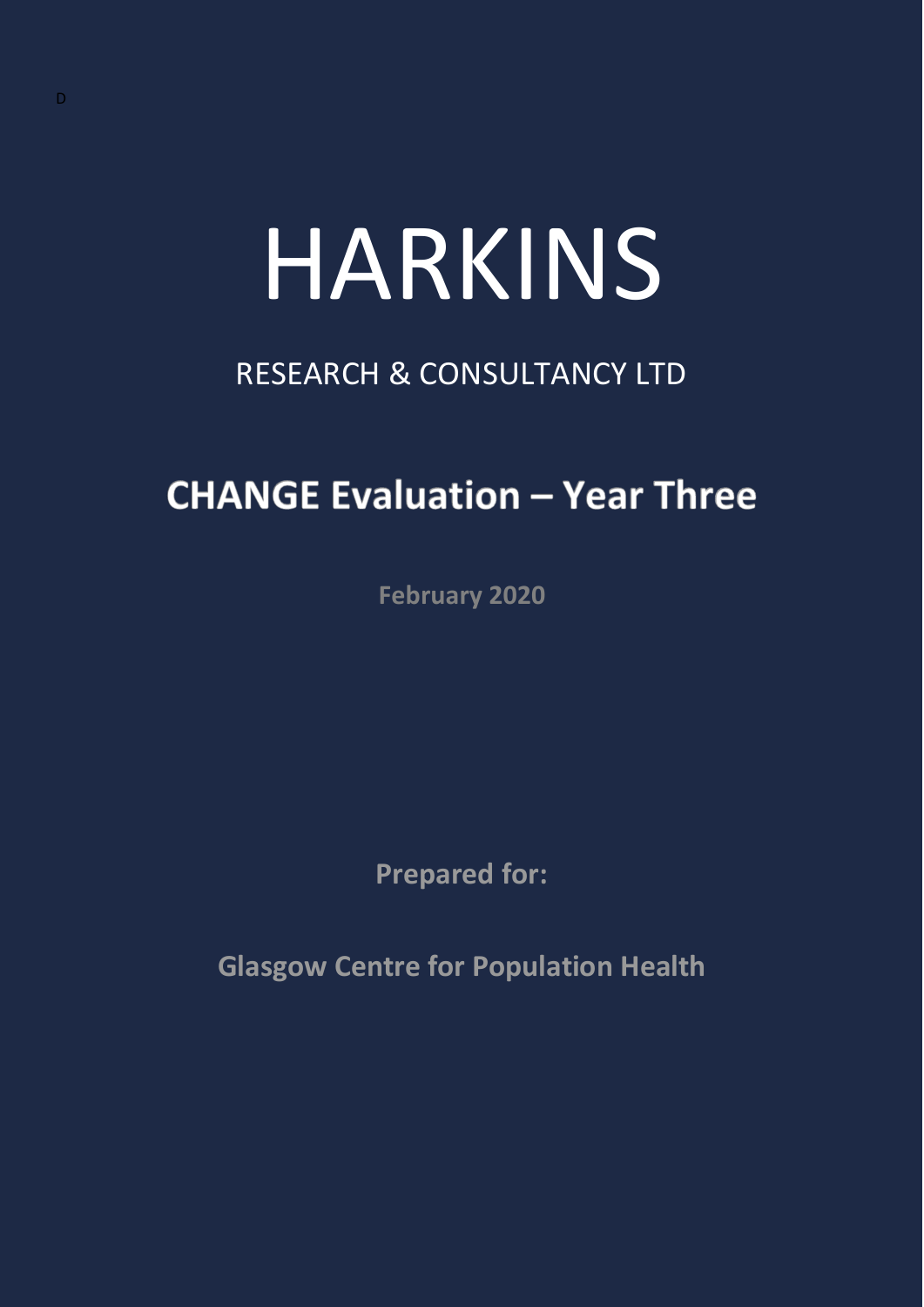## **Chapter 1 Background and methodology**

#### **Background and context**

#### **Context**

The Scottish Government's policy 'A Blueprint for 2020: The Expansion of Early Learning and Childcare in Scotland' outlines their vision for expansion that will almost double entitlement to free early learning and childcare (ELC) to 1,140 hours per year by 2020 for all three- and four-year-olds and eligible two-year-olds. The entitlement of 1,140 hours ELC equates to approximately 23 hours of preschool nursery provision per week based on an average 50 weeks per year. This extended provision is being rolled out in the CHANGE area through the course of 2019, with a deadline of August 2020 for full implementation.

This policy creates important context for the current evaluation, and for the sector as a whole given the level of change required for its implementation which is a key focus for all childcare providers. A significant increase in the workforce will be required which is already leading to staff shortages in the private sector, as staff move to local authority establishments which tend to offer more favourable pay and conditions.

#### **CHANGE project**

CHANGE: Childcare and Nurture Glasgow East, is a three-year project working to create better childcare for communities in the east of Glasgow. Initially funded from 2016 to 2019, the project received funding for a further year of work meaning it will now complete in September 2020.

CHANGE is based on the premise that good quality, flexible, affordable childcare services, when delivered as part of a wider engagement with families and communities, can help to mitigate the impacts of deprivation and build foundations and resilience that support children for life; while recognising that the provision of affordable, accessible childcare in the local area often does not meet families' needs. Therefore, based on building relationships with families and services, CHANGE seeks, over the funding period to improve family wellbeing, increase access to and uptake of childcare places and enhance opportunities for families.

The geographical area covered by CHANGE is Calton & Bridgeton, Parkhead & Dalmarnock and (the majority of) the Tollcross & West Shettleston neighbourhoods. It is estimated that there are approximately 6,100 children aged 0-12 years old in the project area.

The project is led by [Children in Scotland](http://www.childreninscotland.org.uk/) and funded by the [National Lottery Community Fund.](https://www.tnlcommunityfund.org.uk/) Partners include Glasgow City Council with the [Glasgow Centre for Population Health \(GCPH\)](http://www.gcph.co.uk/) acting as the evaluation partner.

#### **Project purpose and outcomes**

The principal purpose of the CHANGE project is to develop and implement a sustainably funded approach to the delivery of childcare services that focuses on families and the local area. To achieve this, the project aims to deliver:

- accurate assessment of current childcare provision, and unmet need and demand, using appropriate quantitative and qualitative methods
- meaningful engagement and relationship building with local families and community-based organisations
- creation and implementation of a model that supports additional flexible, affordable opportunities for 0-12 year olds in the programme area
- creation of local opportunities that impact on life circumstances, including meaningful employment.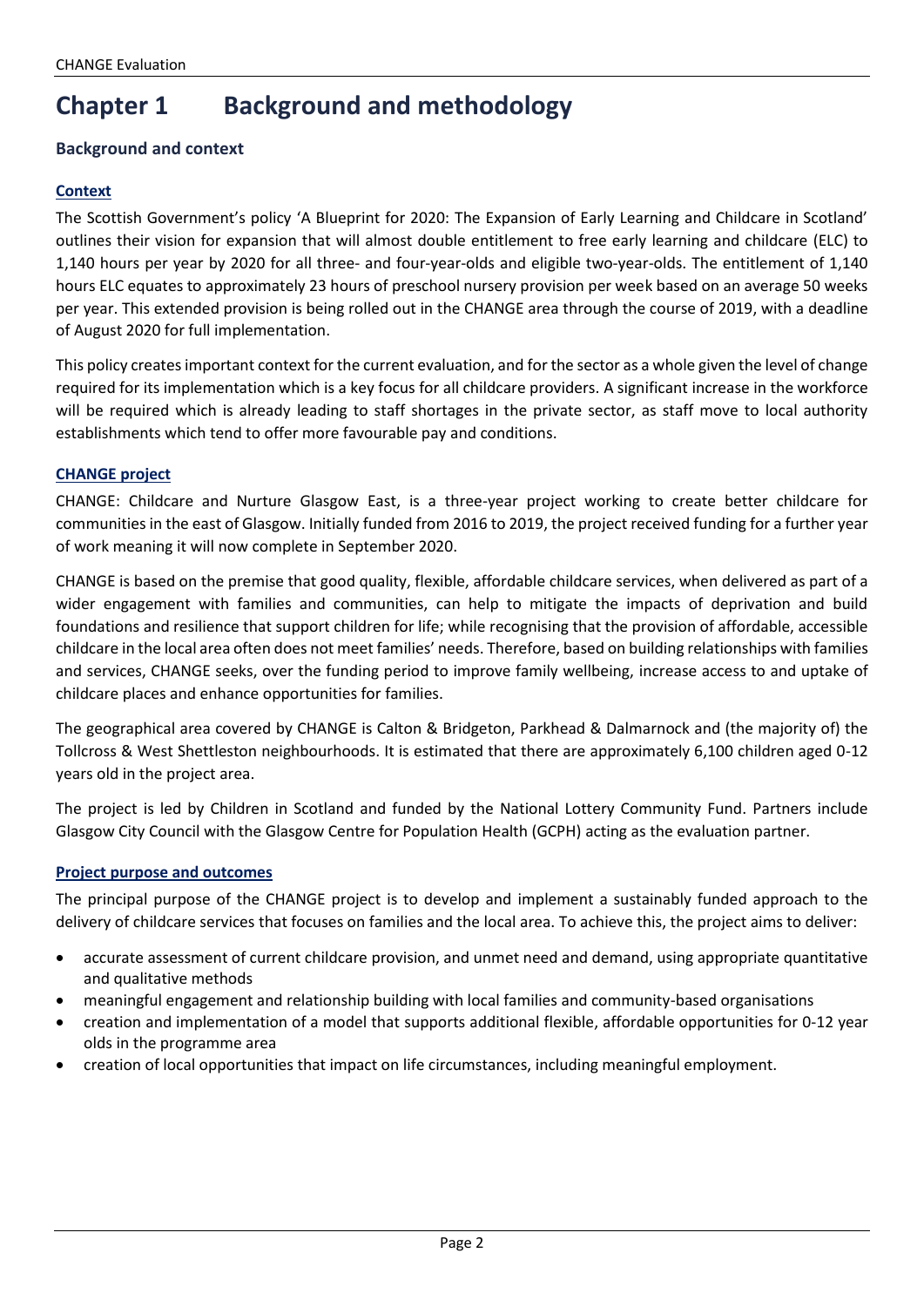#### CHANGE Evaluation

Longer-term outcomes are as follows:

- A new innovative sustainable childcare model in the local area based on meaningful community engagement.
- Improved experience of and access to childcare in the project area.
- Families exposed to the project feeling more supported.
- Local economic benefits.
- Increased knowledge and awareness of what works and why, in providing ELC services across different communities.

The CHANGE project also aspires to share its childcare model, for it to be adapted and applied in other communities in Scotland.

#### **Year one CHANGE evaluation**

A mixed method evaluation was conducted at the end of year one consisting of three interrelated approachesincluding profiling the CHANGE area and summarising childcare provision alongside primary research with parents/carers and professionals. Key results were as follows.

- The profiling exercise highlighted that the project area remained one of the most deprived in Scotland, with people experiencing challenging life circumstances in relation to their physical, social and economic environment and their health and wellbeing as compared with the rest of Glasgow. The exercise also indicated that, at the end of October 2017, less than 50% of four-year-olds from the overall project area had a place in a local nursery or outof-school care service, with it being unclear to what extent formal childcare services are being supplemented by less formal provision.
- Primary research with parents and carers indicated that the majority of respondents' children attended nursery, with parents/carers who used childcare generally utilising a mixture of formal and informal provision. Nurseries were the most common form of childcare for preschool children, with formal childcare for school-age children often posing a problem, with limited availability. Free childcare was welcomed by the participating parents/carers, although the current entitlement of 16 hours per week was not always enough for working parents/carers. Parents/carers wanted better, clearer information regarding availability of childcare and how their nursery entitlement worked. Flexibility in operating hours, as well as an ability to cater for children with additional support needs, were also highlighted by parents as essential, but lacking.
- The primary research with professionals highlighted accessibility of early learning and childcare, particularly in monetary terms (affordability). It was generally agreed that the number of local nursery places was too low to meet demand, and that engagement with parents/families would be a crucial step in ascertaining views on what the new childcare model should look like, as well as part of a model of wider family support based on established trusting relationships.

Recommendations from the primary research included the following:

- It was recommended that there should be a general increase in the availability of affordable, flexible, formal childcare to reflect the most common work patterns of parents/carers. In particular, an increase in local authority nursery and OSC places.
- It was recommended that there should be an increase both in the number of dedicated childcare establishments for children with additional support needs providing nursery and OSC places, and in the number of dedicated and properly trained staff for children with additional support needs in mainstream childcare organisations.
- It was recommended that parents/carers should be provided with clear and accessible guidelines on entitlement to childcare provision, different types of childcare provision available in the area, and guidance on applying for childcare places.
- It was recommended that consideration should be given to the introduction of "drop-off" centres for short term care for example, while the parent attends medical appointments.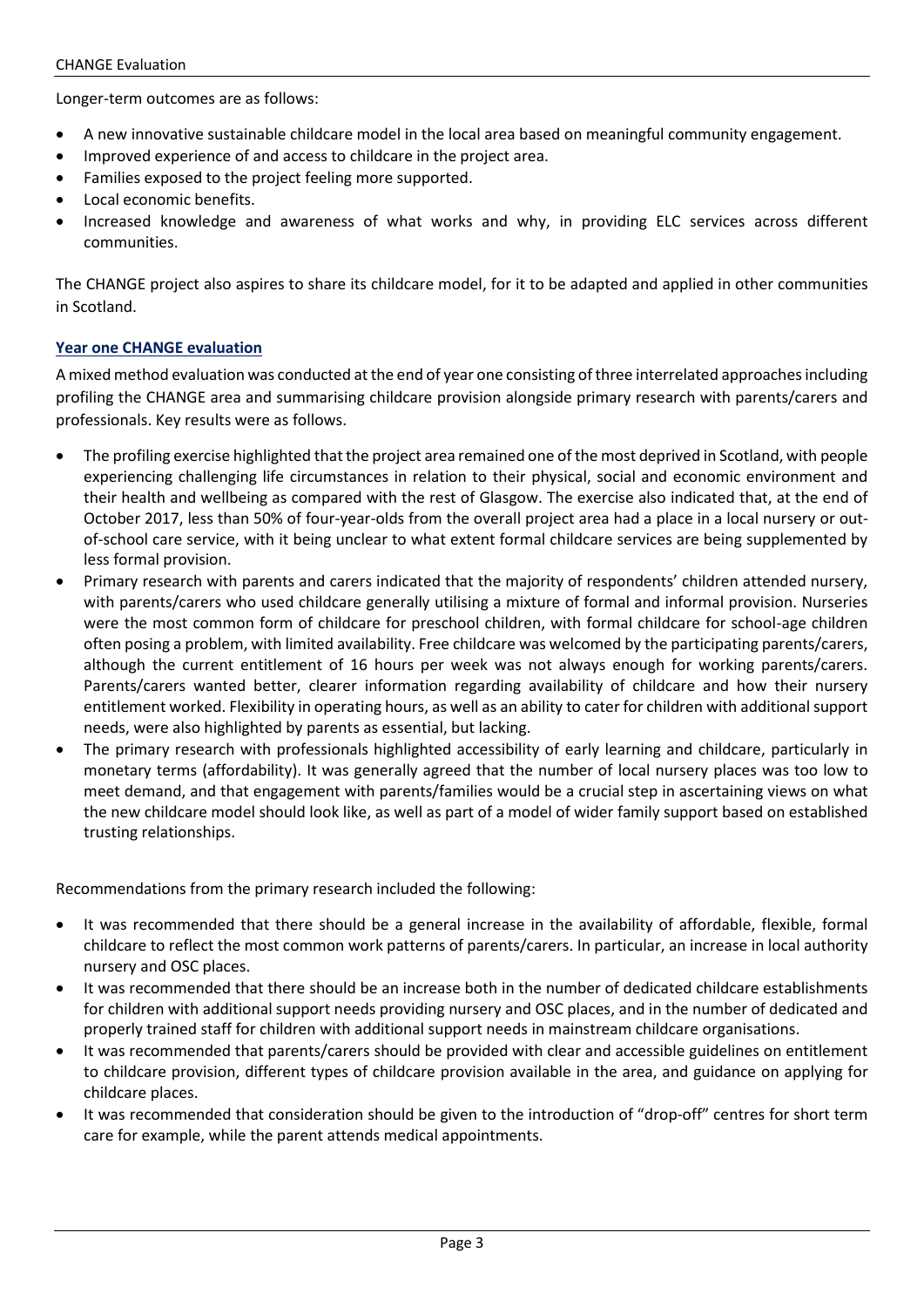#### **Year three evaluation**

Harkins Research & Consultancy Ltd was commissioned to conduct a qualitative research study which formed part of the evaluation for year three of the CHANGE project.

#### **Research questions**

The evaluation sought to address the following:

- What are parent/carer perceptions of the benefits/dis-benefits of engaging with ELC provision in a setting that offers extended hours as a trial for ELC expansion?
- Does an iterative, networking approach, increased service flexibility and redesign of childcare services confer wider community benefits for local people and for businesses such as increased social, recreational and economic opportunities?
- What difference is it envisaged that the establishment of a community Hub (the CHANGE Hub) will make to the provision of childcare locally, for children aged between 0 and 12?

#### **Methodology and demographics**

The CHANGE project year three evaluation involved qualitative research and observational work with parents/carers, childcare staff and stakeholders. Topic guides approved by the research steering group were used for the research. The fieldwork took place between May and July 2019.

#### **Research within a setting offering extended hours as a trial for ELC expansion**

The impending ELC expansion provides a significant challenge for the sector, and an important context for the environment in which the CHANGE project operates. The research involved observational case studies in two settings offering extended hours to capture this context and key learning. It should be noted that most of this observational research took place in one setting, with a second setting included to validate findings. As such, discussion in relation to details of the environment, staff and challenges faced relate to the primary setting.

Qualitative research was conducted with 24 parents and carers involving 18 depth interviews (undertaken via telephone or face-to-face) and three paired in-depth interviews. Parents/carers were recruited at two settings offering the extended hours and were provided with a £15 shopping voucher to thank them for their time. There was a broad spectrum of parents/carers in terms of demographic characteristics, including:

- parents/carers from minority ethnic groups (including Polish, Indian, African, English and the travelling community)
- lone parents/carers
- parents/carers with varying numbers of children (between one and four children aged between six months and 22 years)
- parents/carers of children with special needs that included learning disabilities, autism spectrum disorder, ADHD, and developmental delay
- kinship carers
- parents/carers with differing working status including employed, in education or training, carer, and unemployed
- parents/carers with differing housing status including owner occupier, private renter, local authority housing and homeless
- parents/carers experiencing complex issues including domestic violence and homelessness
- profoundly deaf parents/carers.

Most children had only attended one childcare establishment with a few children having transferred from another local nursery, and all were utilising the free 30 hours per week with the majority utilising term time provision. Those children attending 52 weeks per year either had parents/carers working full time, or the family had particular needs or issues meaning it was perceived that the child benefited from year-round provision.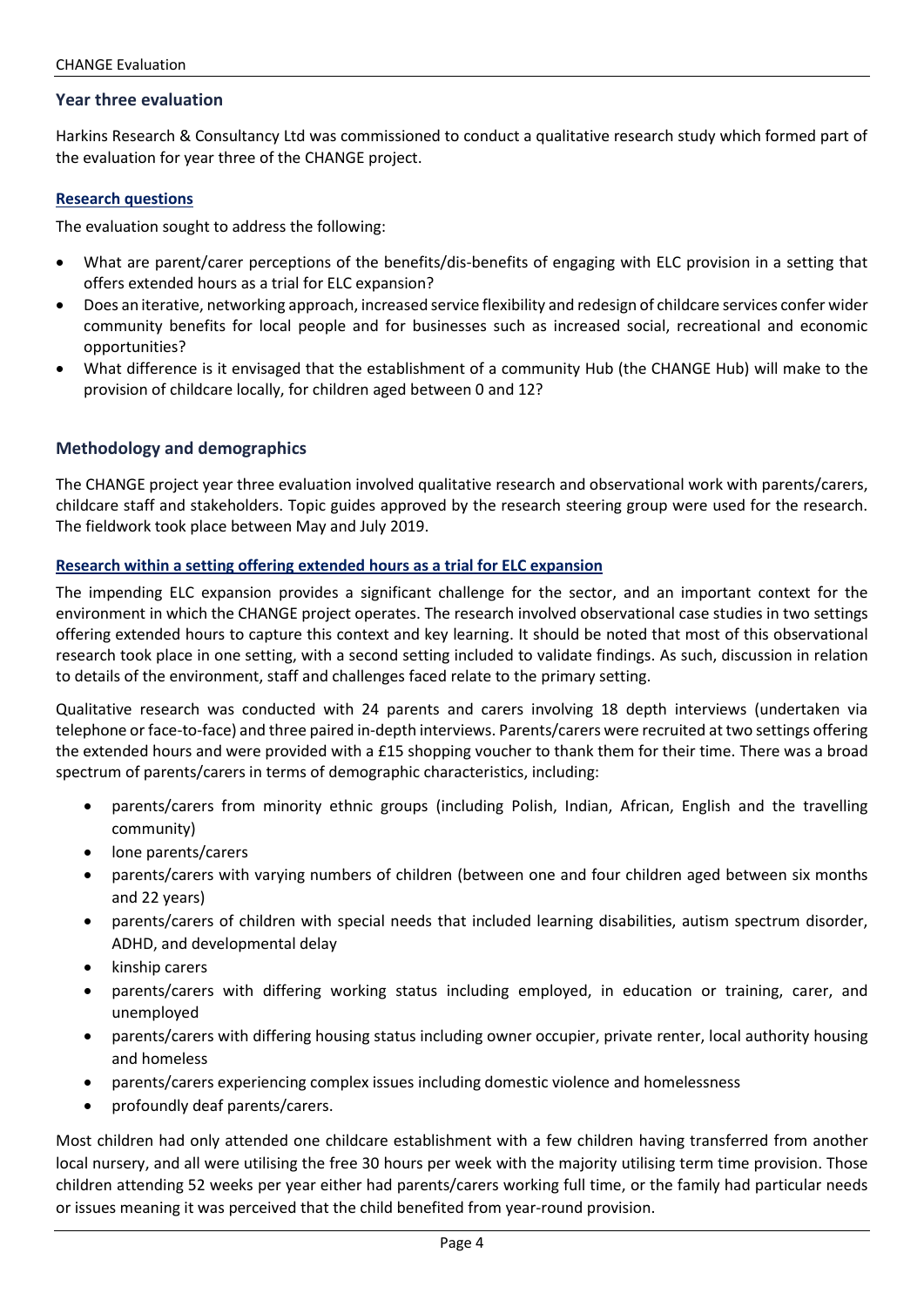A total of 15 staff across the two venues took part in a qualitative in-depth interview. This included a varied staff in terms of role, seniority and level of experience including members of the leadership team, child development officers, young apprentices, and staff champions.

Observational research was undertaken in the primary venue at different times during the day to add further context and reflection to the findings.

#### **Research with stakeholders**

A total of ten stakeholders took part in a qualitative in-depth interview, or paired in-depth interview, either face-toface or by telephone. Stakeholders included members of the CHANGE team and representatives from the Scottish Government, local childcare providers, health visiting, and third sector organisations.

The qualitative data was analysed thematically using an analysis framework.

For the purposes of the report, quotations are attributed to parents/carers, staff (i.e. childcare staff), and stakeholders.

#### **Structure of report**

Chapter 2 provides a summary of the findings of the observational case studies involving research with parents/carers and staff within the two early adopter settings and the researcher observation, alongside reflections from stakeholders on the ELC expansion. Chapters 3 and 4 outline the results of the research with stakeholders in relation to the community benefits of the iterative networking approach applied by CHANGE and the redesign of childcare services, and the impact of the CHANGE Hub. Chapter 5 provides a discussion of key findings and recommendations. A more detailed report on the observational case studies on the ELC expansion is provided in the Appendix.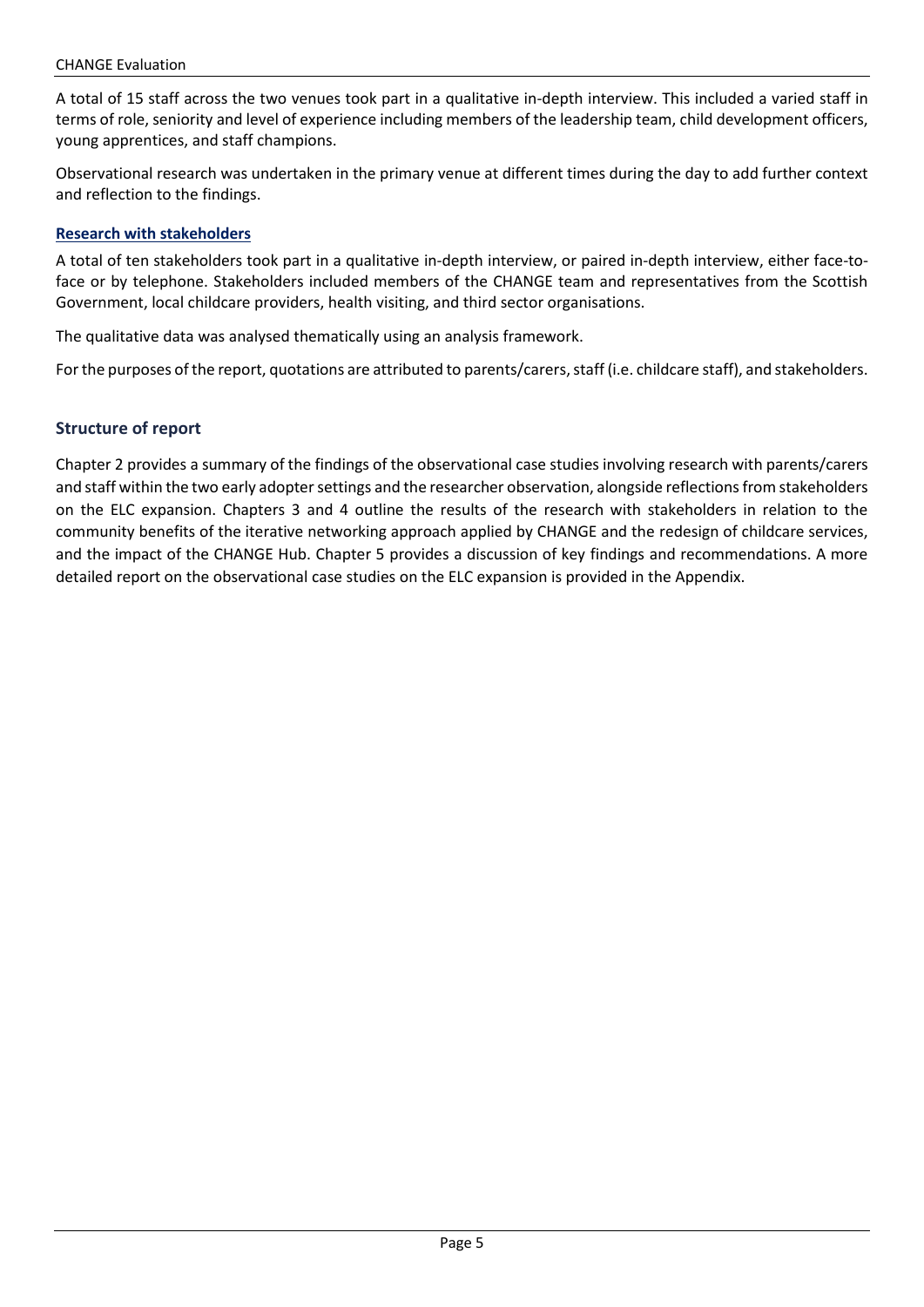### **Chapter 2 ELC expansion: summary**

This chapter provides a summary of the perceptions of parents/carers, childcare staff and stakeholders as to the benefits of the extended hours provision. Fieldwork was undertaken in two settings currently offering such provision as a trial for ELC expansion, although the majority of qualitative research was conducted in one of the settings alongside researcher observation.

This primary setting is a large nursery with a total capacity for 140 children including 88 three- to five-year-olds, and has offered extended hours since it opened in August 2017. Staff were either recruited for this establishment or transferred from a nearby smaller nursery. Transferred staff were able to remain on their term time contracts with all new staff recruited on a 52 week per year contract. Up until August 2019, parents/carers were able to choose how to use their allocated six hours of childcare per day. Going forward, parents/carers of children joining the nursery will be required to choose a morning or afternoon session. It is important to note therefore, that the case study included in this section will not reflect the model of provision going forward.

#### **Rationale behind ELC expansion**

Overall, participants were supportive of the premise behind extended provision. Children were expected to benefit from a range of positive opportunities for their social and emotional development; parents/carers could take advantage of additional time to further their work prospects/employability or to undertake other activities.

*"It's a juggling act for any parent. It can alleviate stressors for parents by offering extended hours; it offers more flexibility and is an acknowledgement that the working day and parenting day is long". (Stakeholder)*

Issues raised with the vision of ELC expansion included whether it should be provided universally or targeted to families in greatest need who may benefit more. Questions were also raised about whether the extended provision provides longer term benefit to vulnerable families or is a "*band aid*" if not accompanied with corresponding support for vulnerable parents/carers.

#### **Use and awareness of childcare**

The extended hours had resulted in less reliance on informal childcare and/or use of multiple childcare providers, thus creating more consistency for children and removing the "*burden*" particularly from grandparents of regular childcare duties.

*"It has helped reduce the worry of childcare and also increased consistency for the child as care is being provided in the one place so children aren't being cared for in different places and by different people each day or even being picked up by different friends/family during the week". (Staff)*

There were few reported barriers to accessing childcare for three- to five-year-old children. Awareness of provision for eligible two-year-olds was very low, with some families experiencing barriers to accessing childcare for this age group which led to a reliance on private nurseries.

Health visitors were the most common information source for childcare, and also for prompting and supporting parents/carers to apply. Other avenues included social workers, baby and toddler groups, peers and nursery websites. Some parents/carers were unaware of where to access up-to-date information regarding childcare availability.

*"My health visitor gave me all the information I needed which was great. I wouldn't have known where to start." (Parent/Carer)*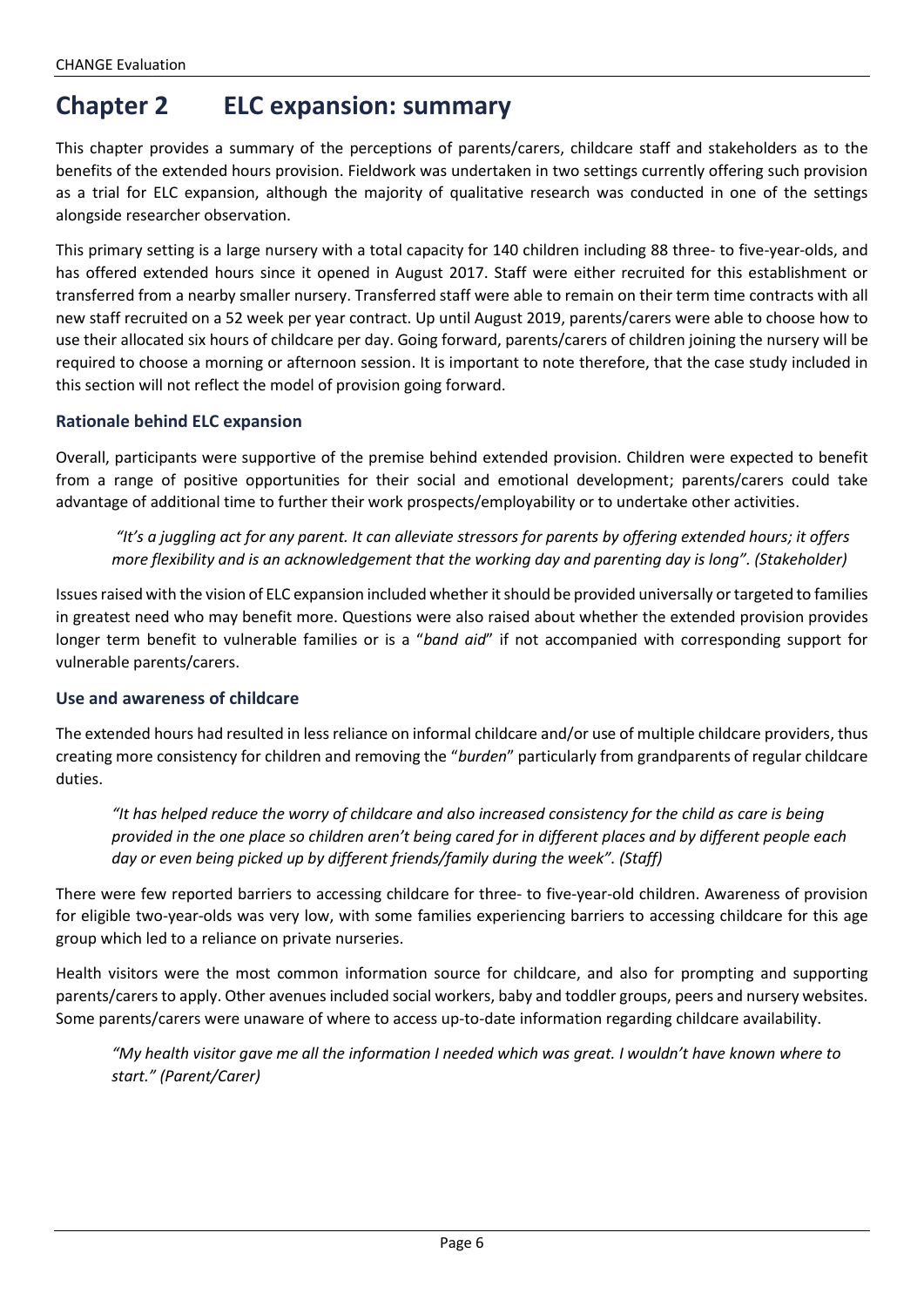#### **Satisfaction with childcare provider**

Overall, parents/carers were very satisfied with the nursery; trusting the staff to keep their children "*safe, happy and well looked after*". In particular, they praised the quality and flexibility of provision to meet their family's needs.

*"It's quite fantastic that they manage the hours as we need them. I sometimes need to start work at 8.30am so they will take him earlier and I can collect him earlier." (Parent/Carer)*

#### **Communication and relationships**

Overall, parents/carers felt communication with the nursery (which included text messages, message boards, learning journals and face-to-face communication) was more than sufficient. There were, however, some comments suggesting that pick-up time could be rushed.

*"Communication and feedback from staff are excellent. You very much feel that they know your child and can tell you anything that had happened that day. For example, if they had had a fall, whether they had eaten well at lunch, what the child did that day." (Parent/Carer)*

Some staff felt that shift patterns reduced effective engagement, but this was not reflected in the opinions of parents/carers who did not raise any issues engaging with different staff members and praised the "*open door policy*" with parents/carers encouraged to make contact at any time.

*"Although I don't always see the same member of staff, I do feel they know my children. I get the answers I am looking for…You can speak to them any time; they are always available." (Parent/Carer)*

Overall, staff felt the extended hours had positively impacted on their relationship with and knowledge of the children which was a natural consequence of the children spending longer in their care. Given that children spend a considerable part of their day at nursery, staff considered it even more important to provide a high-quality service and develop positive relationships.

#### **Benefits for children**

There was general consensus that the extended provision offered multiple benefits for children which are outlined below.

• Social development: This was the most commonly perceived benefit, due to increased interaction with adults and greater opportunity to develop friendships with children of different ethnicities and from different cultures which "*bring children out of their shell*". Lunchtimes were viewed as a great opportunity for children to improve their social skills and independence, while being encouraged to eat healthily.

*"The biggest benefit is for the kids, They are feeling more comfortable, are settling really well, and most importantly are getting to know more kids and staff… they are here for double the amount of time and so have all that time to communicate, learn and engage." (Staff)*

• Language development: In particular, parents/carers from minority ethnic groups commented on the improvement in their child's written and spoken English and, as such, had no concerns about their child starting school.

*"She barely spoke when she first started as Spanish was her first language. Now she speaks to everyone." (Staff)*

• Range of activities and opportunities: The range of activities on offer, particularly those which provided children with different experiences to those available at home, were seen as instrumental to the children's learningm and to *"allow children to become their own person".*

*"They are doing completely different things and learning all the time. He is developing through the different types of play; he learns so much more than he would with me." (Parent/Carer)*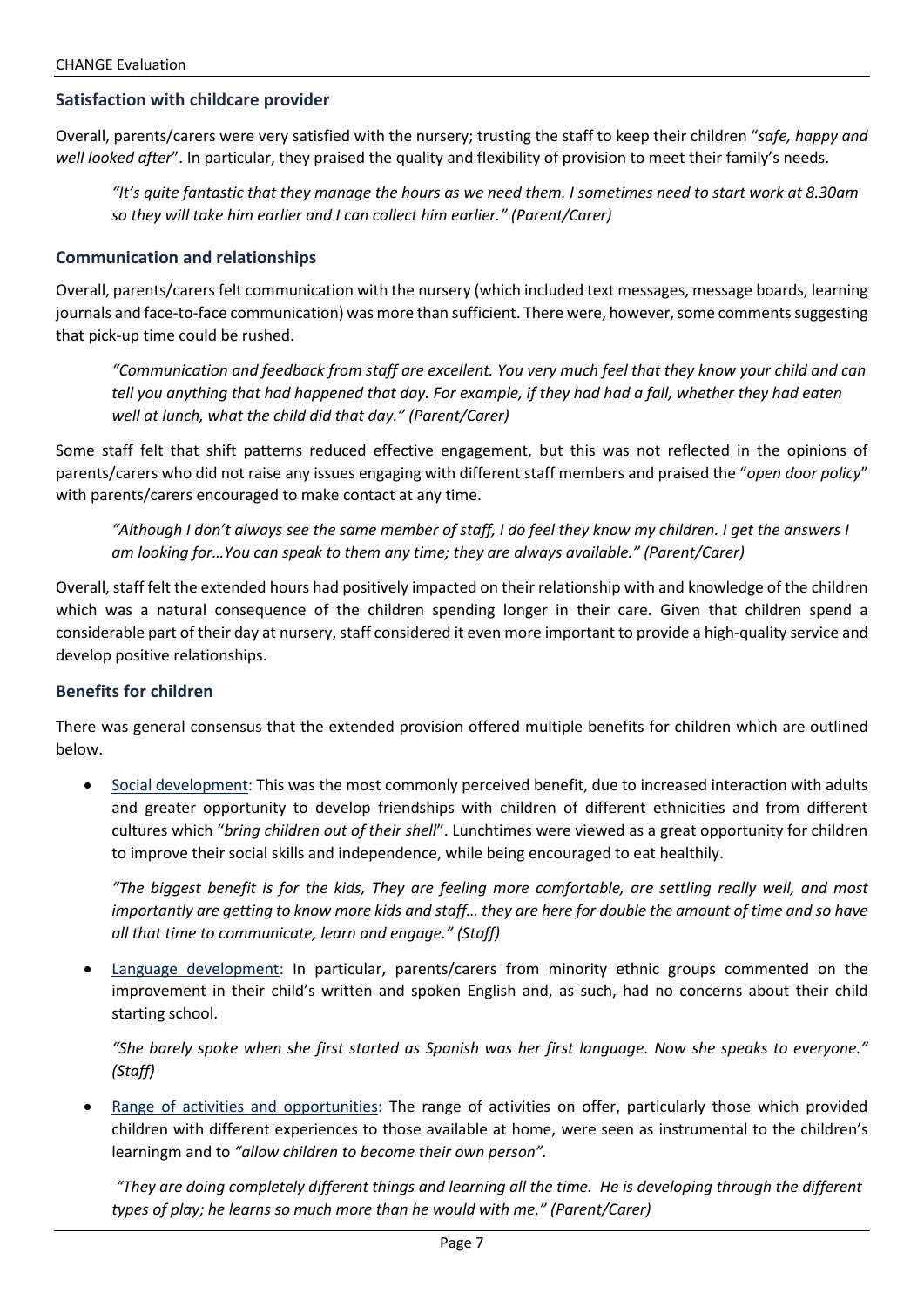• Independence: The extended hours were perceived as beneficial in terms of increasing the child's confidence and independence. Parents/carers praised the nursery for their strategies used to achieve this.

*"Everything they do is about helping them to help themselves, from choosing what they want from the menu at lunch, to clearing away the plates, putting their coats on, going to the toilet." (Parent/Carer)*

Preparation for school: The extended hours and busy nursery environment were said to offer a significant benefit in terms of preparation for school:

*"It prepares them for school…. longer hours, routine, lunchtimes, play times outside, different areas of the three-to-five rooms; it's all so good for them." (Parent/Carer)*

• Tailored support: The nursery is committed to meeting the needs of all children including those with issues such as vulnerability and additional support needs. The staff work with parents to develop joint strategies to implement in the nursery and home setting which have resulted in a reduction in behavioural problems and other issues, with the extended hours allowing for more dedicated time to implement these strategies.

*"He plays so well now and is such a happy wee boy…. brilliant to hear that giggle." (Parent/Carer)*

• Support for vulnerable children: Staff highlighted particular benefits for vulnerable children able to access the 52-week provision including structure, consistency, positive role modelling and a "*positive experience of early life*". However, as mentioned previously, the need for accompanying support for vulnerable parents/carers was viewed as critical:

*"You can't just remove the child from it [home environment] and then send them back to the same situation after nursery without doing anything to improve it." (Staff)*

#### **Benefits for families**

Overall, the extended hours were perceived to offer various family benefits, provided that the parents/carers used their free time productively. Staff acknowledged it is "*early days*" in terms of outcomes but were very positive and supportive of those parents who had gained employment, entered into training or education, increased their employability, or were working more hours as a result of the extended hours of ELC provision. Some parents/carers reported attending college or training courses, working additional hours, or volunteering as they felt confident and happy their child was being well cared for in nursery during the extended hours:

*"Some are now attending college and Uni which they didn't think they'd be able to do until their child was at school which is fantastic." (Staff)*

*"I'm confident that he is safe while I am studying so the extra hours have been fantastic." (Parent/Carer)*

Other benefits included ease of attending appointments, increased household income, and additional time for: undertaking other caring duties (e.g. for relatives), quality family time, including time with their other children, and household chores. An opportunity for "*me time*" was particularly valued by lone parents.

*"It gives me time to help my mum out [who has arthritis]. I'm learning to drive and it's time to breathe!" (Parent/Carer)*

*"We've gelled more as a family; nursery has given us structure. Before, our life was a mad rush, messy, chaotic. But we've now got time to sit with the older two and help with their homework, we talk to each other about what we've all been doing. It's great." (Parent/Carer)*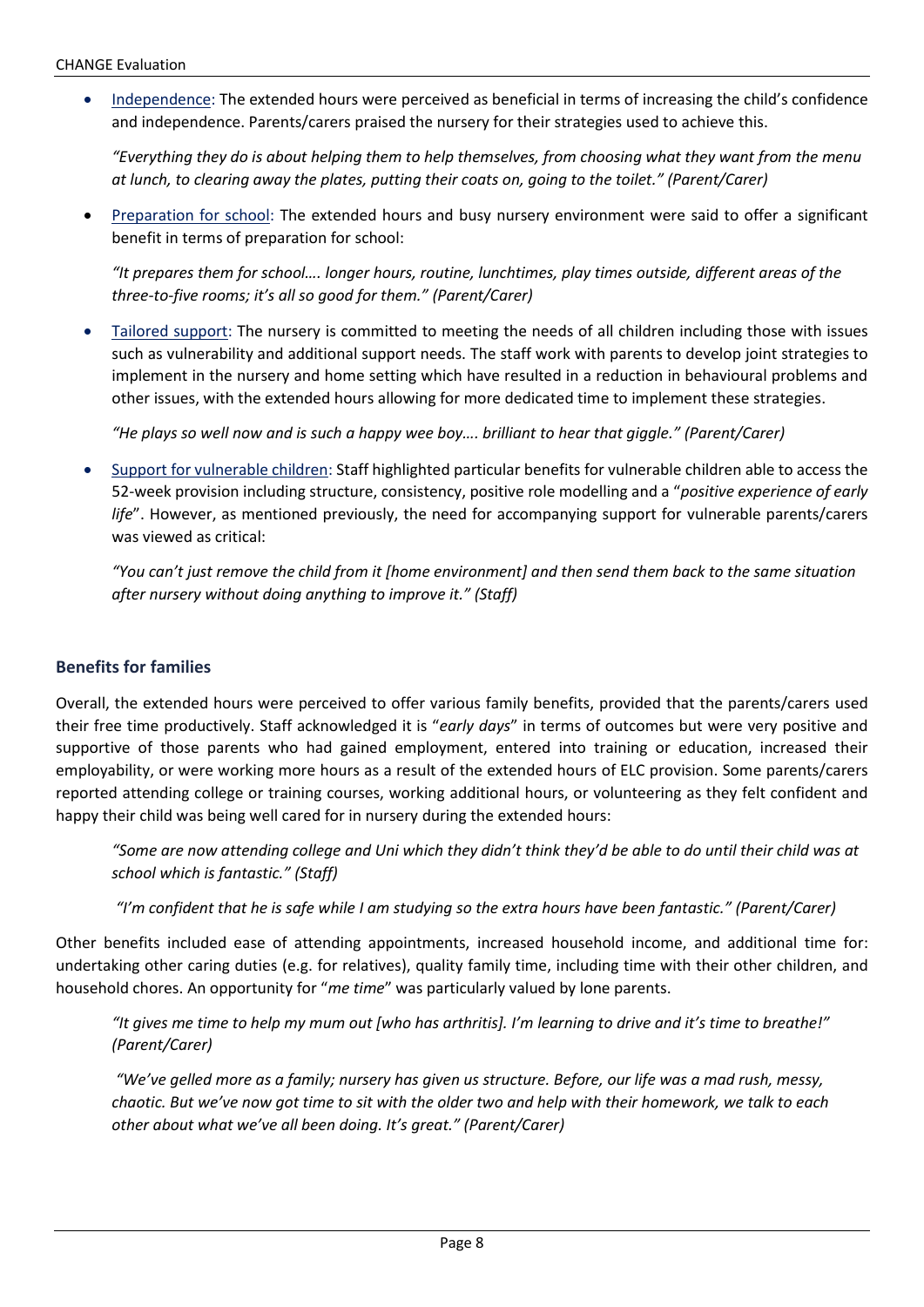#### **Issues**

Overall, perceptions of extended hours were very positive with very few issues raised. Perceived challenges included the following.

- Sustainability: Working parents/carers or those in education were concerned about the lack of sustainability of flexible provision once their child reached school age. Stakeholders questioned the general sustainability of the provision, and whether there would be a reduction in free childcare provision in the future when families relied on it.
- Flexibility: Available nursery provision including the extended hours not accommodating those who worked weekends or late night/early morning shifts was raised as an issue. *"I can only apply for jobs that fit in with the nursery hours which is frustrating." (Parent/Carer)*
- Lunchtimes: Staff raised many practical challenges with lunchtimesincluding the lack of a dedicated lunch area of the required size, and staff cover required for lunchtimes.
- Focus on care rather than education? Whether extended hours mean staff spend more of their time on general care rather than preschool education as such was questioned: *"There has been a lot more responsibility placed on practitioners including toilet training, toothbrushing… it feels at times like we're predominantly doing care; where does the education come in?" (Staff)*
- Focus and resources on three- and four-year-olds? A natural consequence of the introduction of extended hours was much focus and resource being directed to its implementation, and an associated reduced priority on younger children. Very low awareness of provision for eligible two-year-olds, and limited accessto childcare for this age group, presents issues in terms of ensuring early intervention for vulnerable families.

#### **Researcher observation**

The researchers spent considerable time in the nursery, engaging with staff and observing the environment at different times throughout the day including transition, lunchtime, PATHS<sup>1</sup> sessions, and home time. This section provides a summary of key reflections from this observation.

- Overall, the nursery environment was perceived as welcoming, nurturing and comfortable for children.
- Although the environment was noisy as would be expected, the noise was not overpowering and there was no sense of chaos or disorder.
- As there was much activity taking place (e.g. PATHS sessions, visits to local park, ZUMBA, and cooking classes) the room very rarely had the full complement of children.
- Despite the nursery having large rooms, staff had managed to create nurturing and calming areas where children could receive particular attention including a quieter area for younger children to nap.
- The staff effectively balanced monitoring of the children and structured learning with allowing free play, both inside and outside. The children played outside three times a day, regardless of the weather.
- At all times, staff encouraged positive behaviour from the children such as respecting their peers, sharing, playing together and being inclusive.
- Children seemed happy, settled, content and well behaved (despite reports of many children having behavioural issues).
- No child was excluded or left out, with children having the confidence to approach staff if they needed something. Any child who was upset was quickly attended to.
- Despite the reported challenges, lunchtimes appeared to be a pleasant experience for children, which provided an opportunity to develop their social skills and table manners, in addition to encouraging healthy eating.

<sup>&</sup>lt;sup>1</sup> The PATHS Programme is designed to facilitate the development of self-control, emotional awareness and interpersonal problem-solving skills.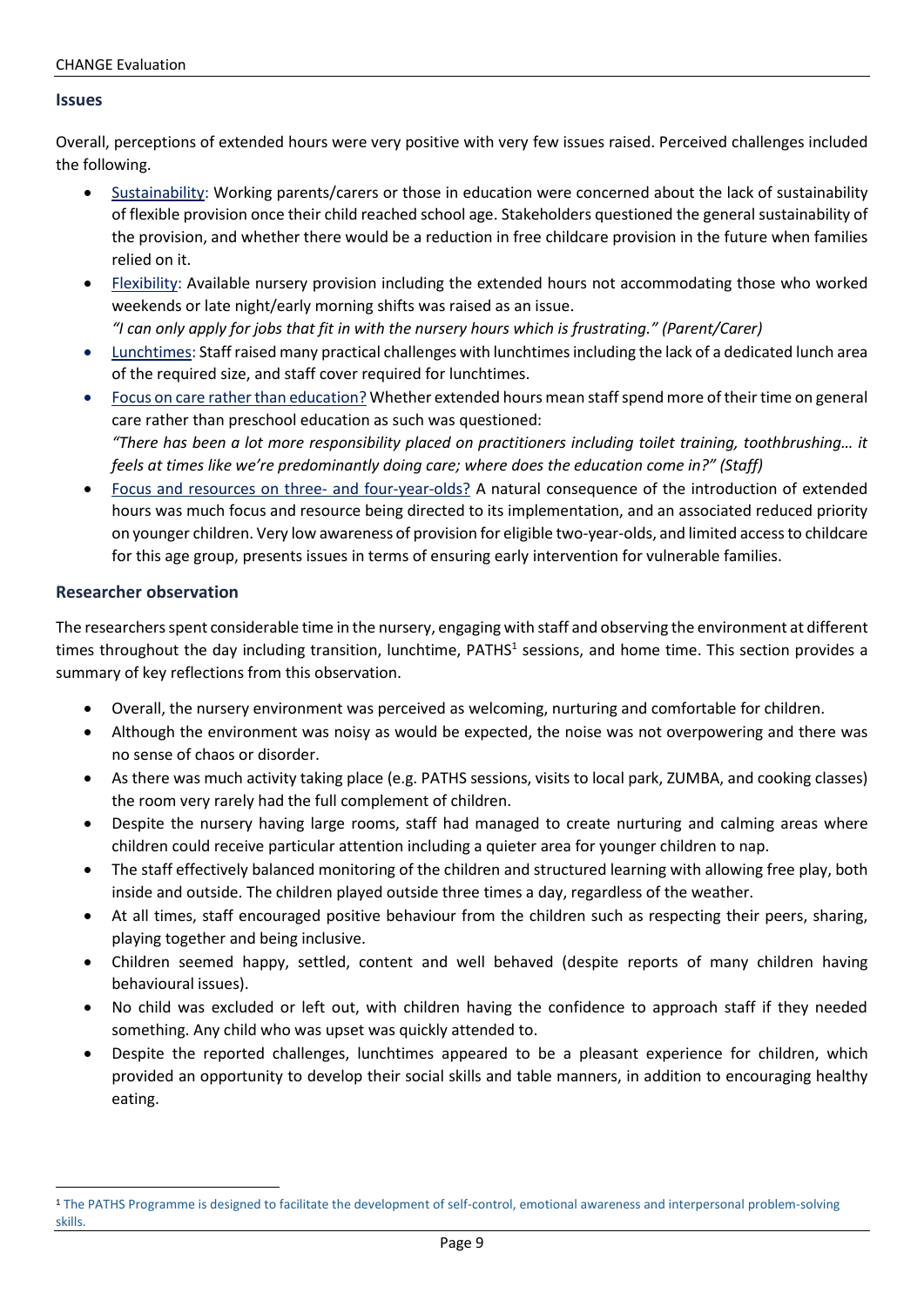#### CHANGE Evaluation

The researchers noted the constant energy and commitment of staff to continuously develop and improve provision to best meet the needs of children and families. The leadership team appeared incredibly passionate about what they do and are very solutions-focused and determined to overcome any challenges they face. This ethos was present throughout the nursery.

Overall, it appeared that, despite the challenges faced, the nursery offered a nurturing environment and quality provision for children who received much individual care and attention. Despite the volume of children, there was no sense of a 'one size fits all' approach, with staff working hard to meet the needs of all children.

Further information is provided in the Appendix.

#### **Key reflections**

Overall, the extended hours appeared to offer multiple benefits for both children and families, with a key theme being reduced stress and pressure on families to rely on informal childcare and/or use multiple childcare providers, and balance multiple duties including employment, caring responsibilities and general daily chores within a short time period while their child was at nursery. However, there was a general sense from participants that this time should be used productively in order for the extended hours to be worthwhile, with it being questioned whether the provision should be universal or targeted to those families thought to be most in need of additional childcare.

Most importantly, the extended hours offered various benefits for children including social and language development and preparation for school. In particular, vulnerable children able to access the 52-week provision were seen to benefit most, as they were provided with care and nurture within a safe and comfortable environment for an increased number of hours per week.

The case study research highlighted the level of change required in the nursery setting to implement the extended hours, while maintaining continuity of high-quality provision. It is a testament to the organisational leadership that staff applied a solutions-focused attitude and commitment to continually evolving and improving the service to best meet the needs of families. Despite staff concerns regarding the impact of communication, infrastructure and lunchtimes, in particular, on the children's experience, both feedback from parents/carers and researcher observation highlight the nurturing, comfortable environment that had been created for children, providing multiple benefits in terms of social development and preparation for school. This a real testament to the motivation and commitment of staff.

Vulnerability was a key research theme, particularly in relation to the need for a holistic approach to supporting vulnerable families. This was a general finding from the CHANGE community engagement, as discussed later in the report, and relates to the extended provision in terms of accompanying tailored support being required for vulnerable parents/carers in order to achieve longer term outcomes for children and families. Awareness of provision for eligible two-year-olds was found to be low. It was also reported that implementation of the extended hours left little time for prioritising provision for two-year-old children, which raises concerns that vulnerable families most in need may not be benefiting from early intervention.

To summarise, extended hours provide a challenge for nurseries to adapt to the new requirements of the provision but offer real benefits for families, particularly if considered in a more holistic model of family support.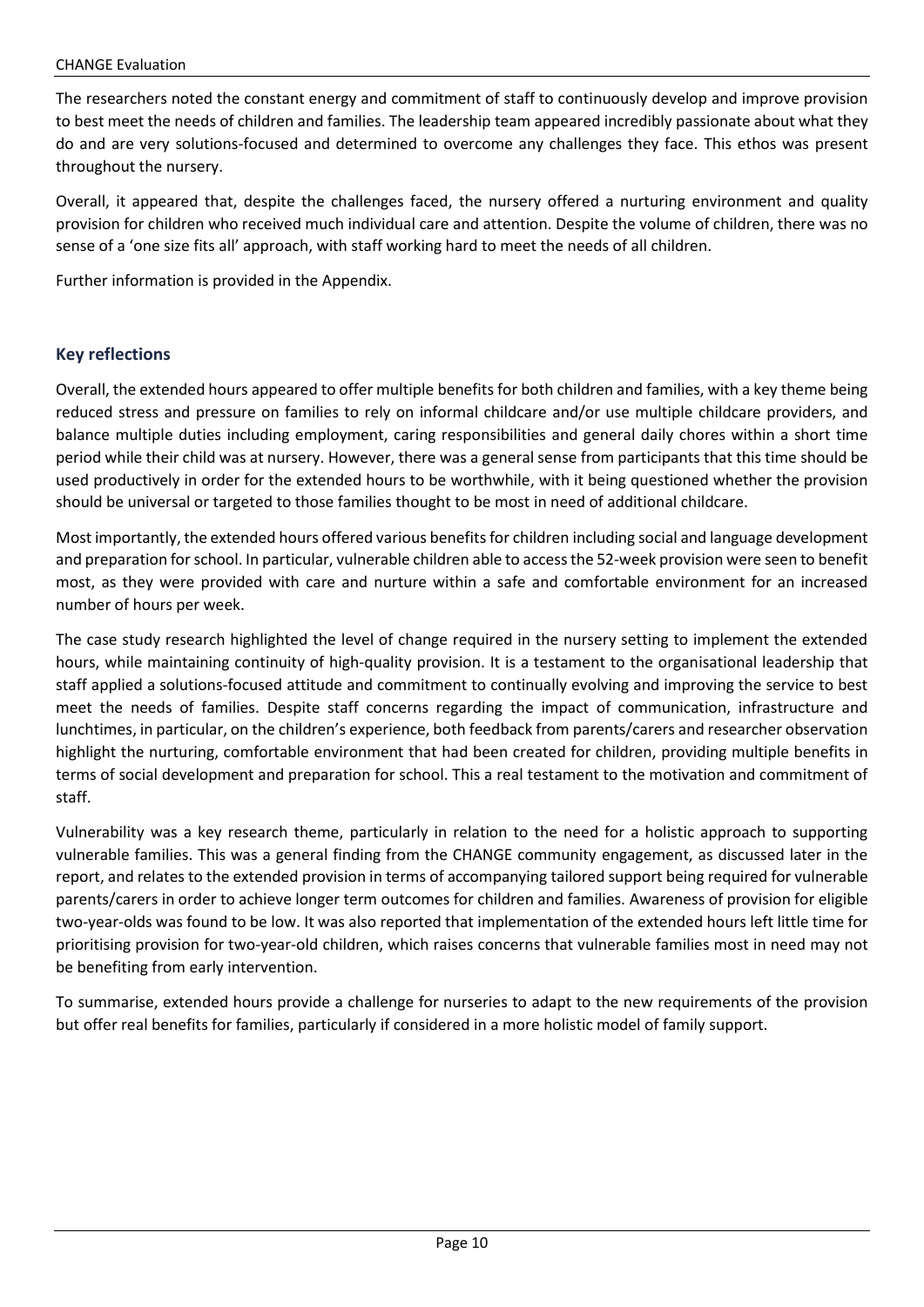## **Chapter 3 The CHANGE approach**

This chapter examines the nature of the CHANGE project including its iterative, networking approach and aim of increasing flexibility and redesign of childcare services in order to confer community benefits.

#### **Iterative networking approach**

Establishing an iterative, networking approach is integral to the CHANGE project and the methods by which it achieves its outcomes. This includes having an in-built flexibility to respond to the outcomes of the community engagement work and networking with partners, and heavily investing in and prioritising engagement with a wide range of community partners. This approach was applied from project initiation, where the project team undertook significant engagement activity during year one to gather input from a range of partners and community members.

Overall, stakeholders were incredibly positive about the approach applied by the project team, and their skills, capability, commitment and determination to carry it out. Their collaboration methods were perceived to be driven by a desire to achieve the best outcomes for families by sharing learning, reducing duplication, and implementing needs-led approaches within an ethos of accountability and "*tireless effort*".

*"Rather than duplication, it's very much a partnership approach to the support provided." (Stakeholder)*

*"It's been a tireless effort …they are really passionate about who they engage with. The strategy has not been them in isolation, it's very much about participation and working with people… It's been a positive experience for me and a very good example of how partnership working can be done." (Stakeholder)*

*"It's been an interactive experience, consistently and continuously using different methods to engage both the community and professionals." (Stakeholder)*

This allowed the project team to gain a real sense of community assets and services, while understanding the needs, issues, and barriers faced by local families.

Key enablers identified by stakeholders included:

- genuine and authentic engagement which empowers and engages a community by giving people a voice
- intensive work to gain buy-in and engagement from key influencers in the local area
- the skills, commitment and capabilities of the project team
- the project becoming an ambassador for local projects lacking the dedicated time to raise awareness of the importance of quality childcare provision
- the project being a "*connecting force*" and enabling engagement between different community organisations
- the project team being known in both the sector and local area, and having implicit contextual knowledge, appreciation and understanding of the community which enables effective engagement
- the project being a dedicated resource with a clear vision for improving community outcomes.

*"The team are known and embedded in the area which is crucial in terms of relationship building and managing to get to people…We wouldn't reach people if they hadn't done the groundwork. It opens doors for other agencies, and I think that's a great thing and I hope it continues." (Stakeholder)*

*"All this work has been needed for quite some time but there wasn't any one person or organisation that's been willing to take it on board and make it happen… you needed someone like CHANGE who has the time and headspace and skills to take that challenge on." (Stakeholder)*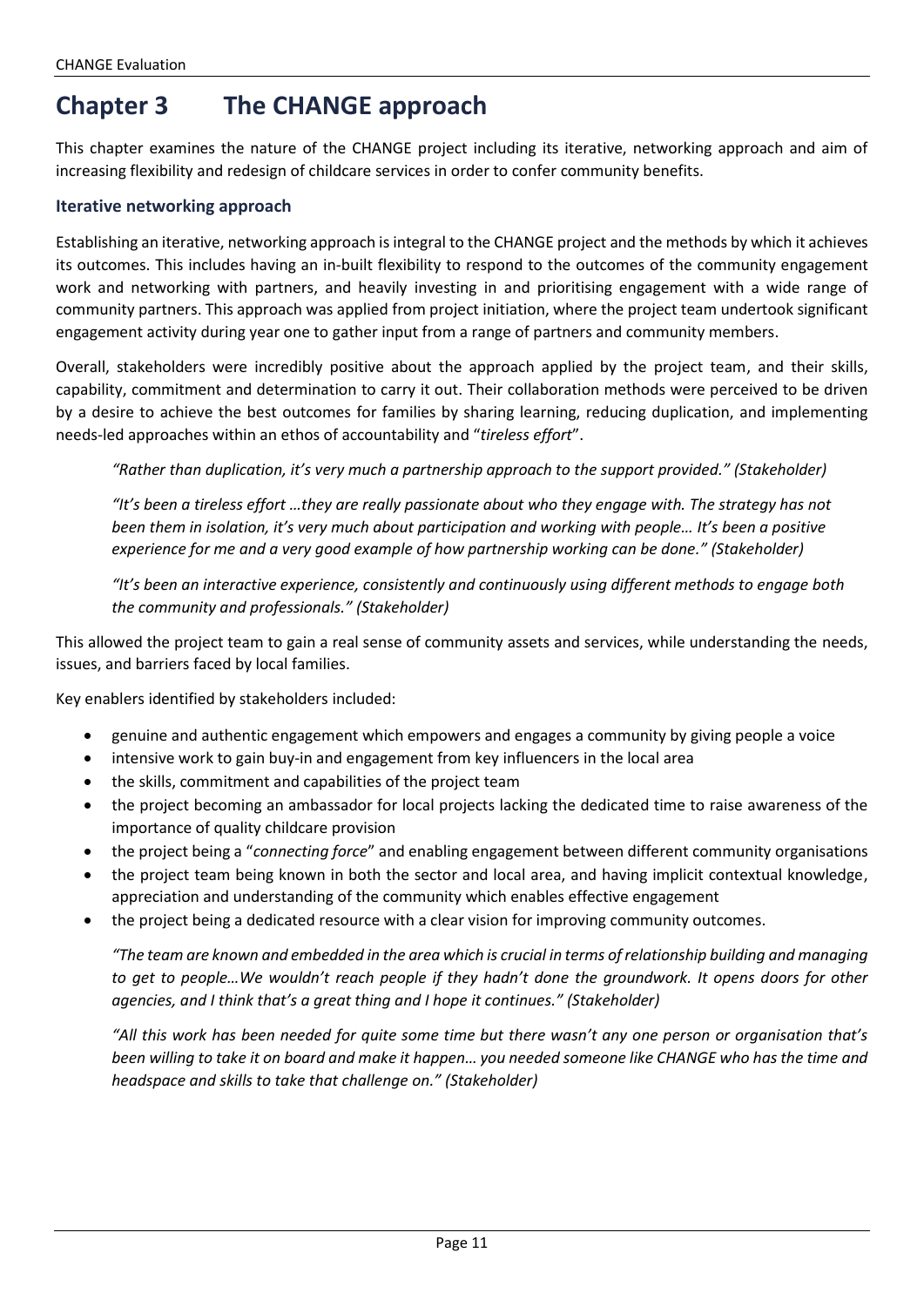#### **Authentic community engagement**

A key facet of the networking approach was authentic, family-centred community engagement. This is a key project characteristic which has been present since its inception.

#### Community engagement within the CHANGE project

To inform the development of the project, the project team undertook extensive community engagement activity.

In year one, the team engaged with approximately 100 families accessing childcare services or other services to identify key barriers to accessing childcare and to slowly build relationships with community groups.

In year two, the project team developed a community engagement plan to target individuals not currently accessing childcare due to particular barriers. Such groups included asylum seeking and refugee families, kinship carers, parents/carers of children with a disability, disabled parents/carers, parents/carers with a learning difficulty, and families experiencing poverty. Results indicated that complex or challenging circumstances exacerbated childcare barriers including a lack of financial support, a lack of affordable, specialist additional support needs provision, and isolation.

The community engagement work was also enhanced in year two to include consultation sessions in two primary schools in the CHANGE project area, with children aged 8-11 years old on their expectations of an out-of-school care service or activity club.

By the end of year two, the project team had gained a true and in-depth understanding of family need. This understanding continues to influence the direction of the project, with the team committed to continual awarenessraising of family need with local providers, partners and stakeholders.

#### Key enablers

Both the project team and stakeholders indicated that the success of the community engagement exercise was dependent on a range of factors:

- Recognising the need for a long-term process that necessitates investment and commitment in order to break down barriers, have sensitive conversations, and uncover the real issues.
- Ensuring that feedback is taken on board where possible.
- Creating mechanisms for sharing the outcomes and impact of the community engagement which displays accountability and helps foster a sense of trust within the community.

*"It's really powerful that they really listened, took things on board and then made changes before feeding back to the community." (Stakeholder)*

*"Through very effective relationships they have managed to get to those very sensitive conversations. They have created a real culture of learning and not made assumptions about what parents want." (Stakeholder)*

The CHANGE community engagement process demonstrated longevity in comparison with a number of previous shortterm funded projects, which had led to a level of community fatigue with engagement.

*"It took a while to engage as people were actively avoiding it as they were so disengaged due to the way they had been treated over previous years, Many organisations had lost funding and stopped in the project area, so the CHANGE project had this to overcome. Building relationships takes time; networking and groundwork is the key to success." (Stakeholder)*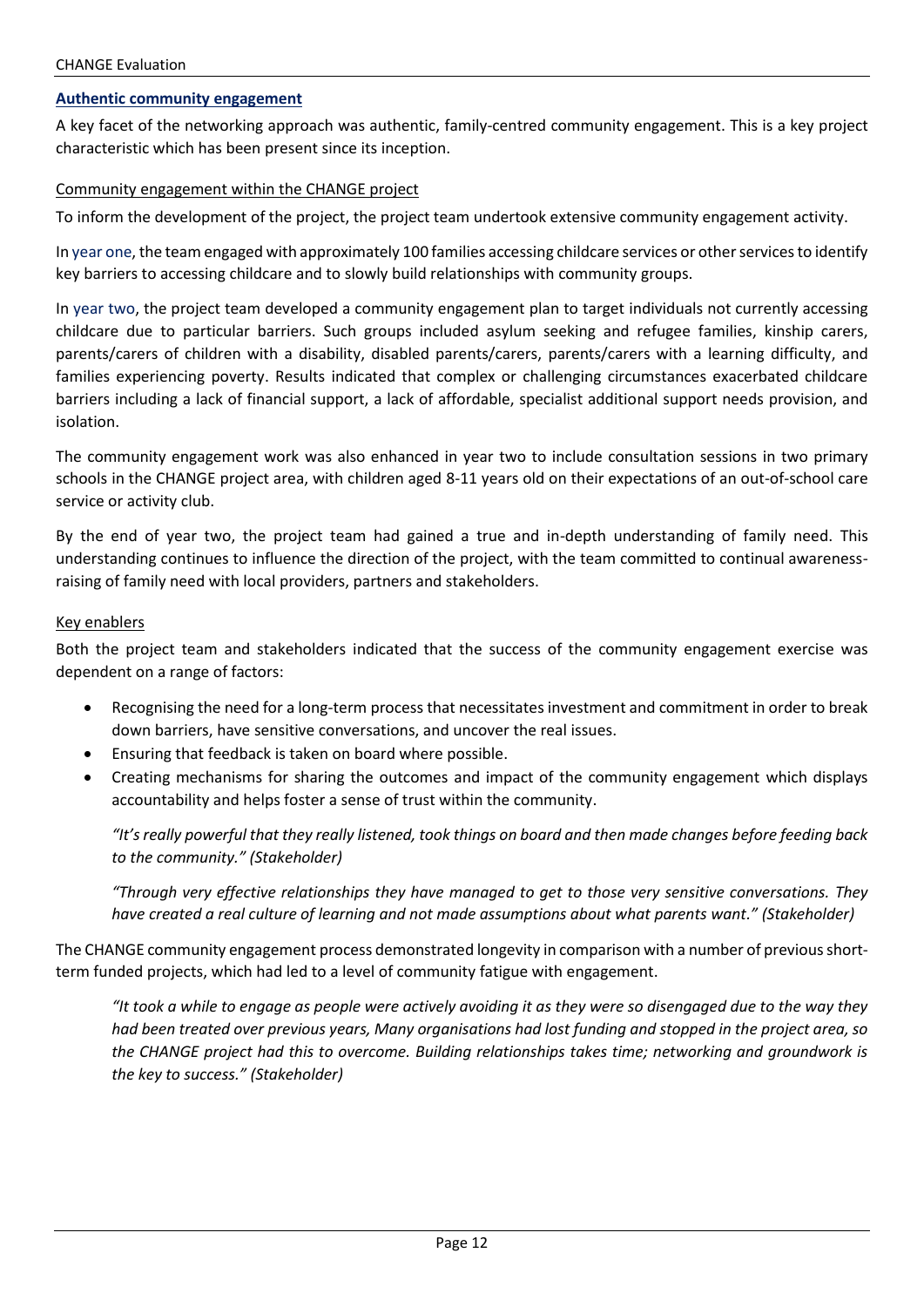#### **Iterative process**

Authentic community engagement necessitates an iterative approach, to ensure the needs and issues identified by the local community are translated and implemented into planned strategies and activity. This approach was applied from an early stage in the CHANGE process, where the team questioned the need for the creation of more childcare places in the local area, rather than a more holistic model of family support including childcare that meets the needs of local families.

*"We don't want to create more childcare that people won't use. Some of what we captured was it is more about getting people ready for childcare; more about family support… People are sometimes more than one step away from a childcare place so it's not a case of if you open a nursery, people will use it." (Stakeholder)*

*"The work has taken on a holistic approach for the whole family and so it has much better outcomes for everybody." (Stakeholder)*

Part of the iterative process involved engaging with the Scottish Government Quality Improvement team and developing a methodology to create a driver diagram so initial testing could be undertaken before any scaling-up activity. The project team highlighted the process of "*continuously learning*".

#### **Increased service flexibility and redesign of childcare services**

As discussed, the CHANGE project made a significant time and resource investment to community engagement and networking to embed a collaborative and co-productive approach to the project. On reflection, the project team suggested a minimum of a four-year funding period to embed this type of project and ensure positive outcomes: the first two years to undertake community engagement and networking; and a further two years to implement the outcomes of the first stage.

The CHANGE project has achieved various specific outcomes in terms of childcare provision and community benefits which are outlined below.

#### **Report on the cost of childcare in the CHANGE area**

This report was produced based on initial results of community engagement with families, when the cost of childcare was the most frequently mentioned barrier to accessing childcare. The project team undertook analysis of the cost of childcare; exploring the significant cost of using childcare (including additional and hidden costs) and the related impact on families.

#### **Childminders**

The project has worked on two childminding initiatives: one is in partnership with Clyde Gateway, the Scottish Childminding Association and Jobs and Business Glasgow, with the other alongside the Department for Work and Pensions (DWP), a Health Visiting team and NHS Health Improvement. The aim is to recruit new childminders in the Clyde Gateway and CHANGE areas. The target is to increase the number of childminders in the project area from three to 30. Links were made with training providers to promote this initiative within the community.

*"The aim was for people who live in the community who want to get back into employment to be supported and trained and enabled in a way that they can manage their commitments in a way that is affordable and sustainable so linking with Clyde Gateway allowed us to tackle the bigger picture." (Stakeholder)*

*"People in the local area becoming childminders so people don't need to leave the area, so it makes that support more accessible, more grassroots." (Stakeholder)*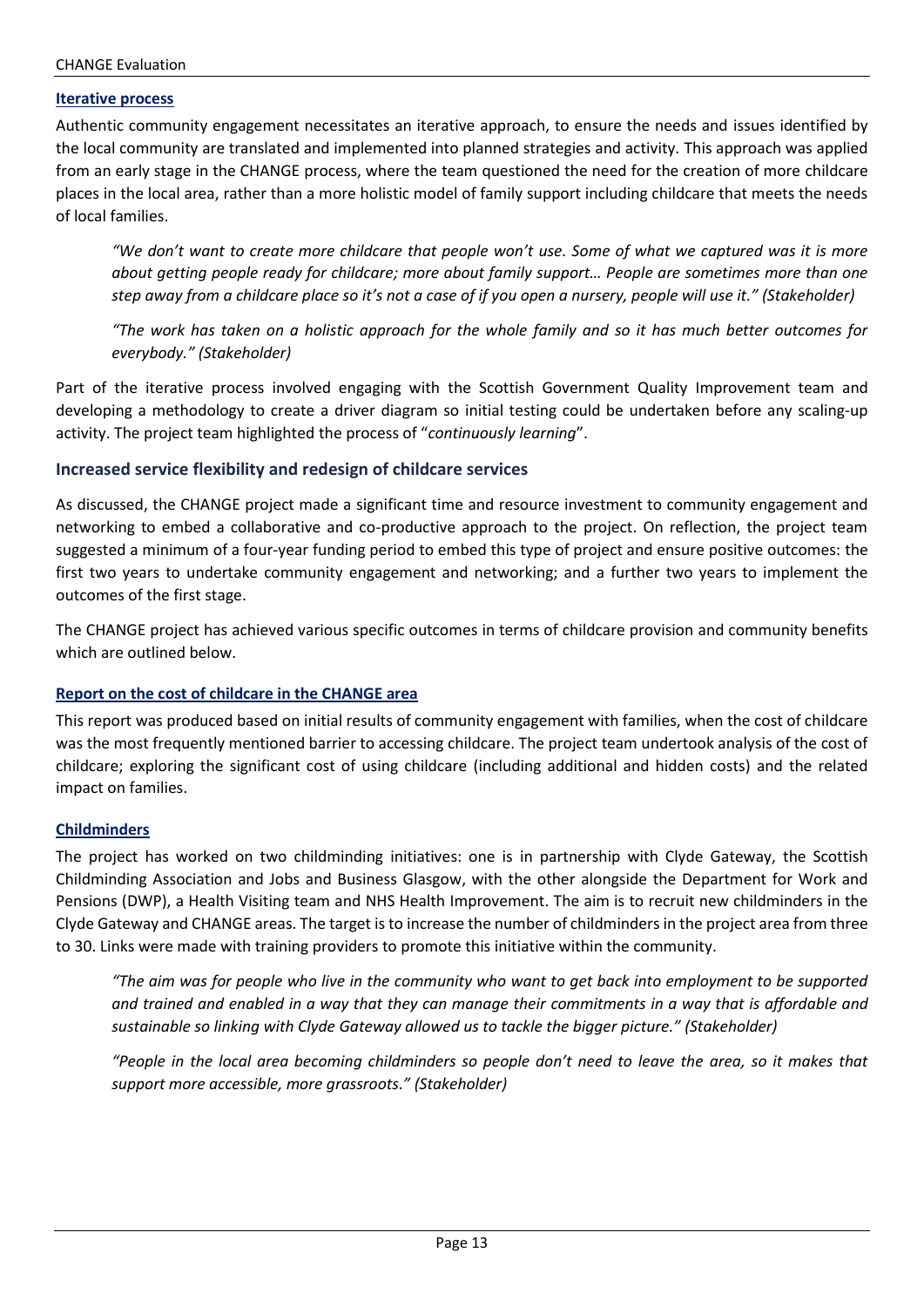#### **Family support emergency childcare places**

The community engagement exercise highlighted the need for a supportive service providing emergency childcare hours for families during stressful or difficult times. Often families in the project area need to attend emergency appointments, sometimes at short notice, and thus require a safe childcare option.

There were very few families accessing community childminding (funded by Glasgow City Council and run by the Scottish Childminding Association) in the project area. Given the potentially challenging and chaotic situations faced by these families, having to travel outside the area for such provision was not viewed as ideal.

As part of a multi-disciplinary working group including the Children's Services Executive Group, the North East Children's Services Locality Group, the North East Health and Social Care Partnership, and the Care Inspectorate, the CHANGE team are investigating both a: 'crisis creche' which would offer children a session with qualified staff in a relaxed stimulating environment, for a short period of time; and a 'crisis playgroup' which would offer registered childcare with a qualified staff team in a relaxed, calm and stimulating environment, and be used where a block booking is required over a longer period.

There were some challenges faced in relation to ensuring the need for such provision was considered in a local rather than national context.

*"The national picture had an influence. We had to fight the cause around childminding; because it's not about the national picture. It has to be tied to local area and this area is more complex." (Stakeholder)*

More time is required to train community childminders meaning there will be a time lag in terms of when this provision will be available. The project team recognised this initiative requires more time to embed so the benefit can be realised.

#### **Out-of-school care (OSC)**

Consultation with childcare providers and families indicated a lack of OSC places in the area, especially in and around Parkhead. The CHANGE project played a pivotal role in establishing OSC provision at a new local primary school which began in August 2019. The project team filled an important gap in terms of capacity to establish the provision, and provided a crucial, trusted, independent liaison role between the parent council, local authority and the childcare provider. Key characteristics of the CHANGE team which enabled this initiative were capacity, knowledge of the sector in order to reinforce regulatory requirements, and a neutral voice.

*"It really helped having someone in the middle, because working with parent councils can be really difficult, but CHANGE could say they were independent so people are more likely to listen to them, and they already had the relationship established with all the key players. If CHANGE hadn't come on board at that time, it might have slipped through the net again." (Stakeholder)*

The project team also undertook extensive development work to create a robust model of OSC provision for the local area including investigating costs, venues, providers and so on, that can be adopted by a local provider.

#### **School holiday clubs**

The CHANGE project worked with a local school and NHS Health Improvement to increase engagement in the school holiday club. Previously, engagement was very low, particularly from families most in need of the support (the school had identified families experiencing a range of complex issues including trauma, domestic violence and mental health issues who struggled over the holiday period). One of the CHANGE Hub tests of change focused on information for families and practitioners. The project worked as part of a multi-agency group including Glasgow City Council, a Health Visiting team leader, NHS Health Improvement and GCVS to co-ordinate online service information for North East Glasgow. The application of this test of change led by the CHANGE Hub resulted in an increase from five to 90 families in attendance. Other initiatives at the school include 'Feed Families' every Wednesday and a community garden which is currently being rolled out to another four schools in the local area.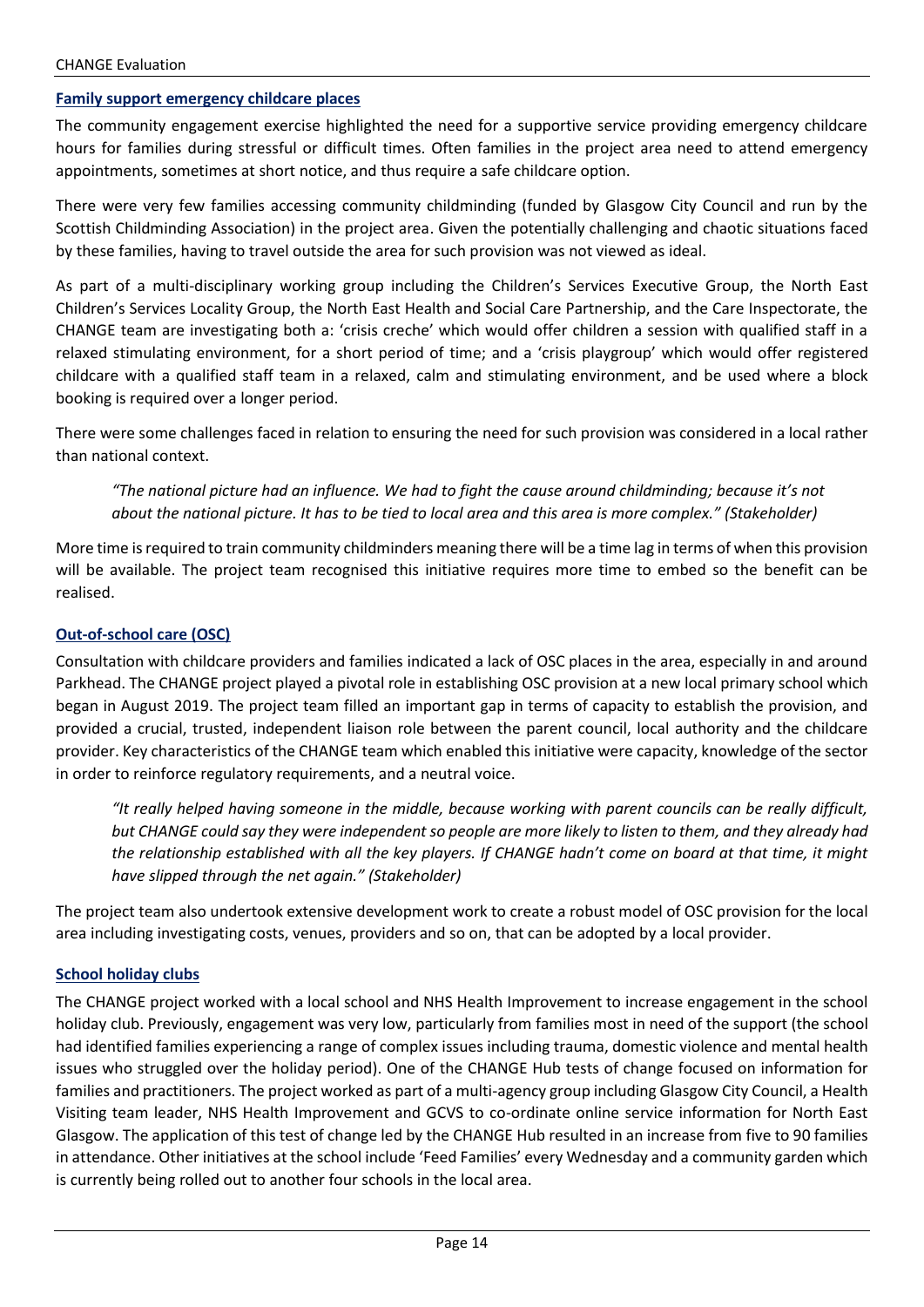*"The work at St Paul's would not have happened without CHANGE and that has been so beneficial, so that's a direct outcome from the project." (Stakeholder)*

#### **Childcare directory**

One of the CHANGE Hub tests of change focused on information for families and practitioners. The project worked as part of a multi-agency group including Glasgow City Council, a Health Visiting team leader, and NHS Health Improvement and GCVS to co-ordinate online service information for North East Glasgow. The premise was based on feedback from families regarding the quality and accessibility of information on local childcare provision and their preference for one website holding all the relevant information. Information was moved to ALISS (A Local Information System for Scotland). The project team were involved in delivering sessions to local organisations and the community including schools on the purpose of the directory:

*"Families highlighted that information was really poor so we're trying to turn that around. People don't want any more new websites; they just want all the information to be together." (Stakeholder)*

#### **Play services**

Feedback from families indicated their use of local services which are not registered childcare services but which they rely on for support. These typically included play and youth-based services delivering free or very low-cost services. The project team aimed to support these services to expand on their existing offer.

The project team liaised with some of the play services (and Glasgow Life) to identify their main challenges which centre on funding and sustainability. The team are in the process of publishing a series of learning summaries focusing on these challenges. Other interactions with play services have included providing support in terms of a communication strategy and enabling attendance at a workshop run by CHANGE on the development of OSC services in Parkhead.

#### **Other initiatives**

CHANGE is involved in a community growing project to reduce the cost of food in services which will have an associated reduction in cost for families and is part of a working group including NHS Health Improvement, community food growers, a senior nutritionist, and local childcare providers.

#### **Key reflections**

The CHANGE project appears to have been truly successful in applying an authentic, community-informed model which is centred on the needs, assets, challenges and characteristics of the local community. The project is characterised by the commitment of its staff to 'tirelessly' engage, implement and feedback to ensuring ongoing engagement and buyin from local partners and community members.

Taking on board the results of community engagement necessitates an iterative approach and a willingness to adapt project outcomes. CHANGE applied this iterative model which allowed for a shift in focus from purely increased childcare provision, to a more holistic model of family support including sustainable, high quality, affordable childcare. The project has achieved many specific outcomes including increased OSC provision, ongoing work to recruit local childminders, and input to a local online childcare directory; all of which will benefit the community.

The strength of the project is that outcomes are driven by community need, as defined by community members, and thus will offer real benefit.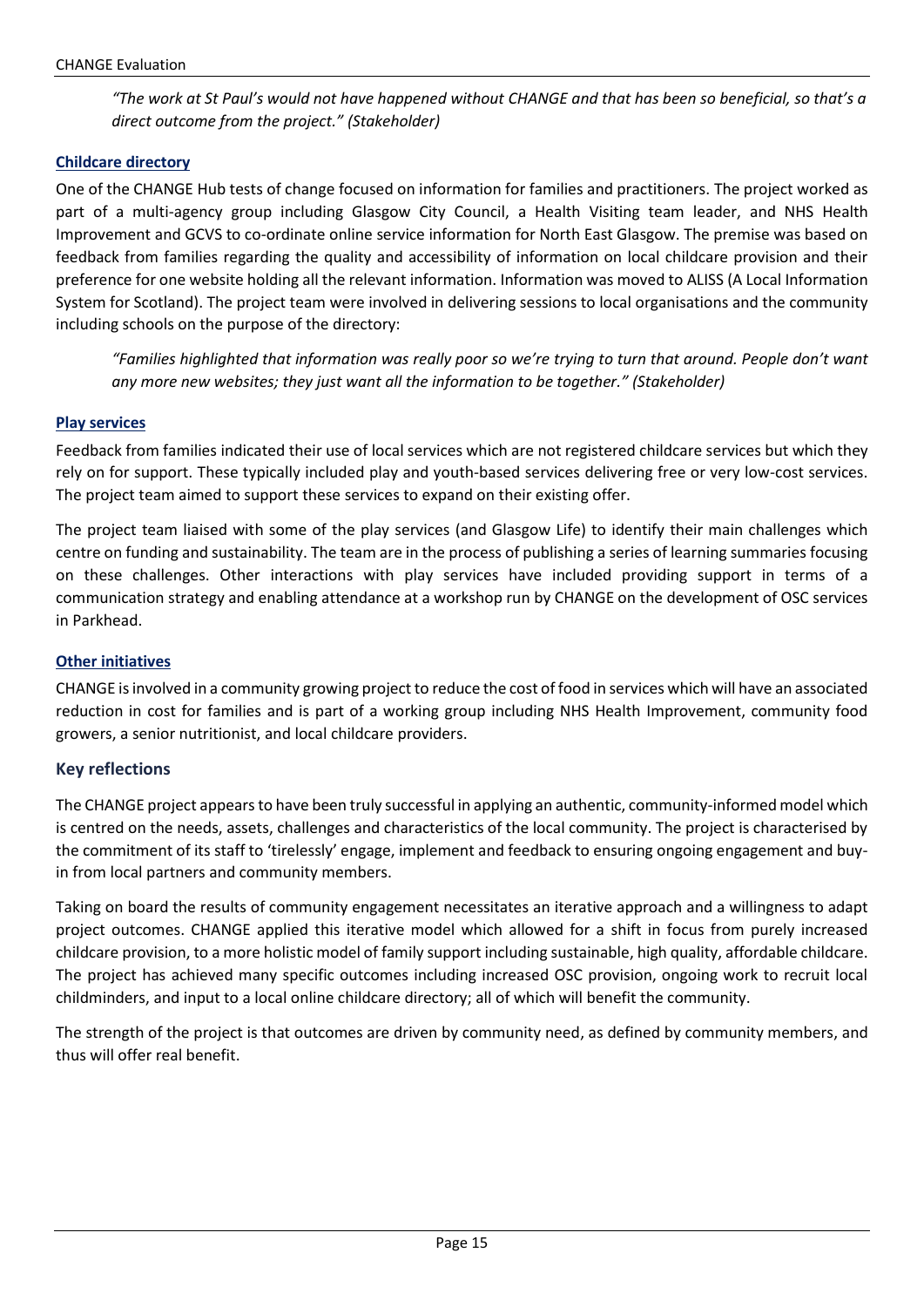## **Chapter 4 CHANGE Hub**

A key mechanism of the CHANGE project was the establishment and operation of a community Hub comprising local partners with a common purpose. This chapter examines what difference the Hub will make to the provision of childcare locally, for children aged between 0 and 12.

#### **Establishment of CHANGE Hub**

Following significant engagement, networking and relationship building in year one, the CHANGE Hub was established in year two to bring together organisations working with families to share ideas, concerns, good practice and innovation using the Children and Young People's Improvement Collaborative methodology to evidence impact. The aim is to lead change at a local level which will reduce barriers to accessing childcare.

At the time of the research, the Hub had 15 members with representation from Social Work, Education, Health, DWP, local childcare providers, third sector organisations and community ambassadors. The Hub is supported by a Scottish Government Improvement Adviser, to agree and work on 'tests of change'.

The establishment of the CHANGE Hub has been an ongoing process, with engagement and communication methods evolving throughout the course of the project to best meet the needs of its members. Initially, attendance at meetings was inconsistent partly due to busy workloads and also a sense that the extensive range of information provided, and issues discussed were not relevant for all members. Following consultation and review, individual working groups were created: members invested in particular areas meet separately and then feed into the overall Hub meetings. This provided a more tangible offer to partners, which alongside the clear outcomes from their involvement, has strengthened engagement:

"Initially the offer was quite broad which was not enticing enough for people so by making it specifically *targeted, the buy-in improved significantly and we have consistent attendance at the working groups… They now see the value and think it is worth investing their time as it's not just a talking shop." (Stakeholder)*

The Hub has worked well in enabling effective, informal working relationships between local organisations. This partnership working is essential to provide holistic support to families.

*"The Hub has brought together partners into the same space who previously wouldn't have worked together and helped to break down those barriers." (Stakeholder)*

*"It's about agencies coming together with similar outcomes but different ways of getting there; how do we overcome hurdles because we want to work together… as you build relationships, and get to know organisations and their abilities to do things, you then build and reshape what you were going to do." (Stakeholder)*

The Hub being visible to the local community and not being viewed as a "*secret society*" with hidden objectives was seen as a key strength. The CHANGE project having a community base was an enabler to the transparency of the project and Hub:

*"The Hub has to operate visibly and in real time… people are wary of short-term projects which could have impeded engagement so being visible was key. Making it clear we're here to facilitate partnerships…There are no hidden agendas. We are all singing from same hymn sheet and want to work together." (Stakeholder)*

*"Being based in the old schoolhouse in the centre of the community has made a big difference as we have picked up on a lot of* ad hoc *issues. We are more connected to the services and people; we're visible and there on daily basis to encourage purposeful engagement and are not seen as distant…Nothing beats that physical presence. Progress has come on leaps and bounds." (Stakeholder)*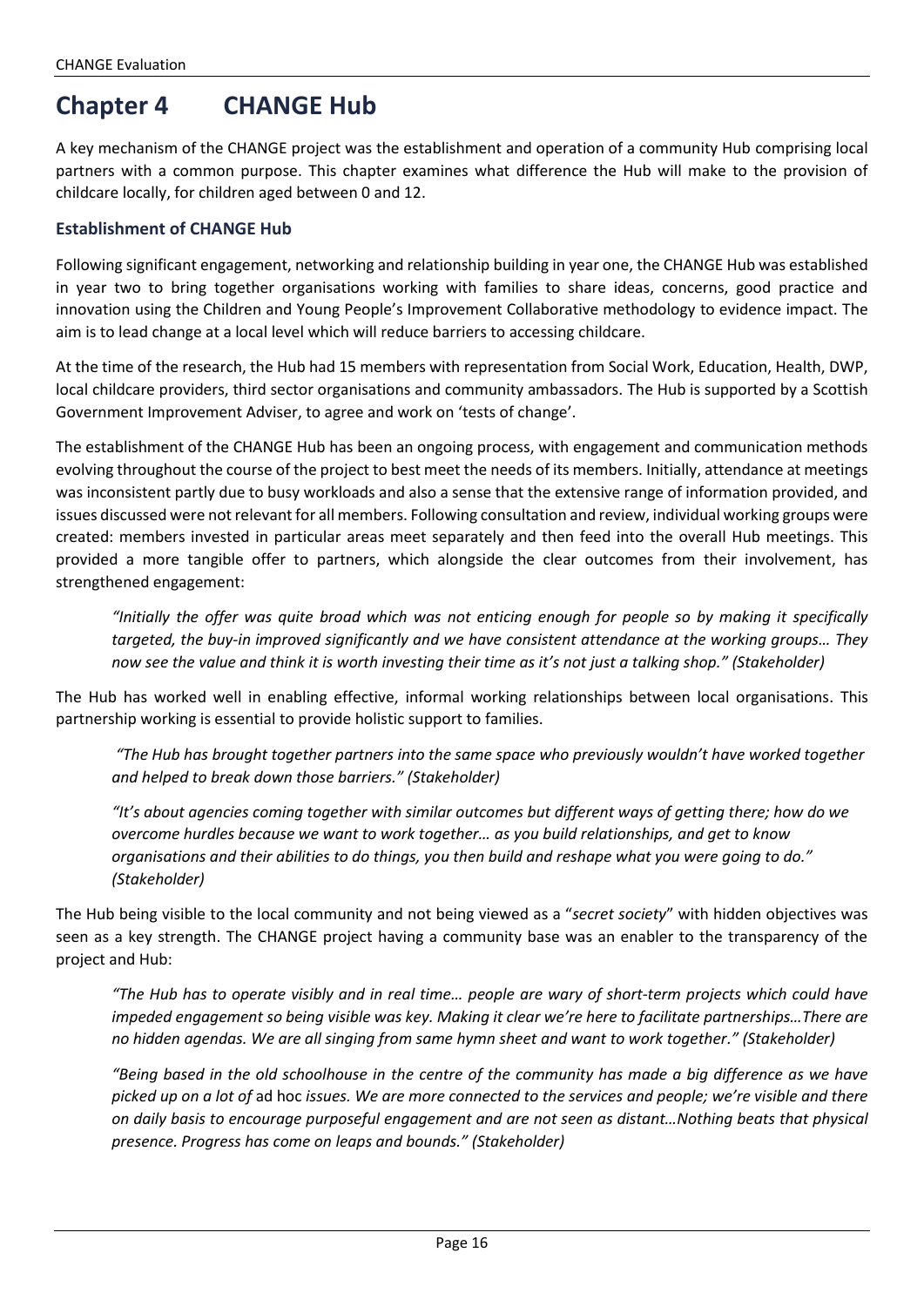#### CHANGE Evaluation

A further perceived strength of the Hub is that is has secured attendance by key, local influencers who have "*bought into*" the purpose and how their involvement will increase positive outcomes for local families. The involvement of such key influencers has led to a sense of a movement, and a positive change rather than a project *per se*.

#### **Family Champions**

The Hub has been supported by up to four local Family Champions who help communicate information on CHANGE to the local community and share local family's views. The Family Champions were recruited through collaboration with local services and were fully supported by a project officer. These individuals had experienced barriers to accessing childcare in the project area and so had experience of the impact on their family circumstances. Recruitment of such individuals through organisations attending the Hub was a key enabler to engagement, with the Hub being able to collectively offer support, development and training to those wishing to join as a Family Champion.

#### **The future of the Hub**

A key strength of the CHANGE project, and one which will allow for a longer term impact on local childcare provision, is the focus on creating and facilitating effective, sustainable collaborations and partnerships among local providers. It is hoped that these partnerships, strengthened by the community Hub, will continue to reap benefits for the local community past the funding period:

*"It comes across that they want to make a long-lasting difference, also that they recognise that they'll not be there forever, so opening doors for other organisations that are there longer term. They are not trying to duplicate or step on toes; they are trying to facilitate effective partnerships." (Stakeholder)*

There were some concerns that the Hub will cease to be as effective, or in fact exist, at the end of the CHANGE project: without a dedicated resource to continuously push the agenda, people are likely to fall away.

*"I worry that people will go back to working in silos again." (Stakeholder)*

Discussions have taken place within the Hub about the best ways to ensure its sustainability going forward including communication methods, systems for sharing information, and the possibility of the Hub becoming constituted.

#### **Transferable model**

Stakeholders were asked to what extent the CHANGE model was replicable as a model of good practice in other communities. The general consensus was that the processes and ethos in which the project has been implemented is easily transferable to any community; those processes including an intensive period of community engagement undertaken by individuals based within the community to contextualise the project. The reasoning behind the transferability of the model was strengthened by the work with the Scottish Government Quality Improvement Team to ensure a robust logic model with KPIs and a Theory of Change:

*"The model is robust and universal. It might need slight tweaks as there will be specific issues for each community, so the workers involved on the ground need to be aware of those community issues. Staff need to be embedded otherwise it would take a lot of time to build trust and engagement." (Stakeholder)*

*"The approach used is a very robust model. There is a structure to help understand what is leading to impact – so for a scalable model, using that approach that will lend to high confidence of what will work…Its one of the most innovative and exciting projects happening in Scotland at the moment." (Stakeholder)*

Overall, the CHANGE Hub was viewed as a huge success, with the strength of the Hub continuing to grow as it becomes embedded into the local community. This was thought to lead to significant community benefit, particularly in relation to the creation of childcare provision suited to the needs of the local community, and a more holistic model of family support.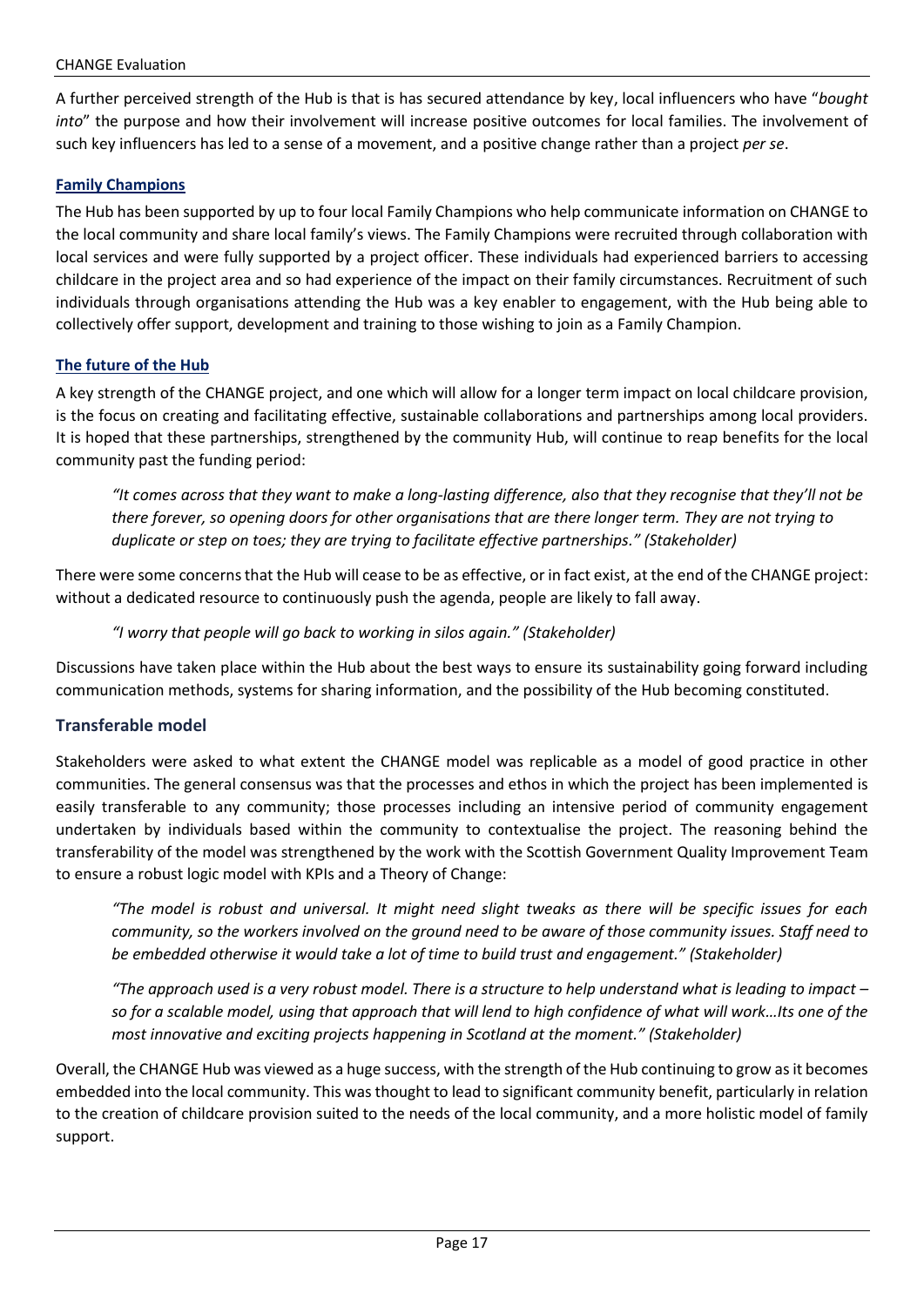#### **Key reflections**

The creation and development of the CHANGE Hub echoes the ethos of the project, in that it has evolved to meet the needs of its members and maximise engagement and outcomes. The creation of working groups has contributed to its success and has led to the creation of strong partnerships between community organisations including the support of key local influencers. The aim is for these partnerships to continue to strengthen and reap benefits following the funding period, supported by a community Hub that will continue to evolve in terms of structure, communication methods, and membership.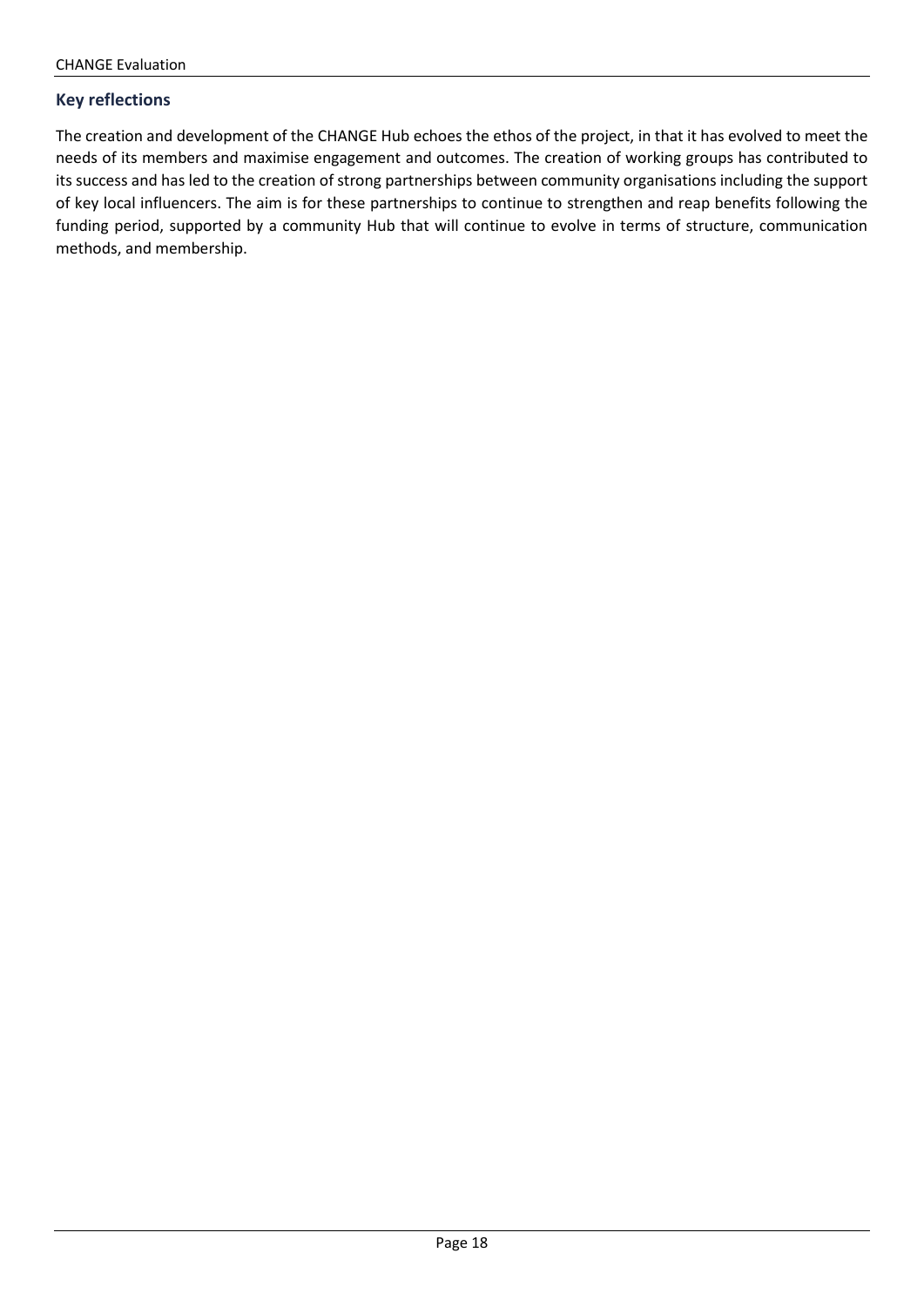## **Chapter 5 Discussion**

The current evaluation sought to examine the impact of the CHANGE project in terms of its effectiveness as a model to bring about wider community benefits and make lasting change to the provision of childcare in the project area. Examining the context of the ELC expansion and perceived benefits of the extended hours through observational case studies was a further objective.

#### **Community engagement determining need for holistic family support**

The CHANGE approach offers a best practice model of undertaking authentic community engagement and networking in order to implement an iterative approach that reflects community needs and circumstances to achieve outcomes. This was intrinsic to the CHANGE project and led to a revised focus on the wider need for holistic family support to best meet the needs of families in the project area, rather than more of a specific focus on increasing childcare provision. Initial development work undertaken to map community assets, ascertain community need, and network with local organisations provided the project team with a true understanding of the challenges and issues facing families, and the sense that considering childcare in isolation would be not effective. The need for a more holistic model was echoed in the observational case studies, where extended provision was viewed as beneficial for providing vulnerable children with a nurturing environment and respite from difficult family circumstances. However, such an approach was perceived as a "band aid" which would not result in longer term outcomes if not accompanied by holistic support to address the root causes of vulnerability. This is a key finding and highlights the importance of community engagement and a commitment to an iterative approach to achieve the most significant and relevant outcomes for a community.

Holistic family support necessitates multi-agency working and joined up approaches to ensure family-centred provision. Collaboration and partnership working have been strengthened by the extensive networking exercise undertaken by the CHANGE project, and the establishment of the CHANGE Hub and associated working groups. Key learning from the Hub development is that providing partners with a clear, tangible offer for their involvement facilitates effective engagement, as does feeding back the outcomes achieved by the Hub. It is expected that sustainable partnerships which continue to reap community benefits will be a legacy of the project.

Vulnerability was a key research theme. The need for vulnerable families to receive early intervention in the form of tailored, holistic support was highlighted, again echoing the extension of the project scope from more of a childcare focus to holistic family support. Specifically, concerns were raised in regard to the limited impact of the extended hours if not accompanied with holistic family support, the low awareness of provision for eligible two-year-olds, and the need for flexible provision for vulnerable families, including promoting the 52-week option to ensure consistency and structure. This highlights the need to consider childcare as part of a much broader support package for vulnerable families which is implemented as early as possible to maximise outcomes.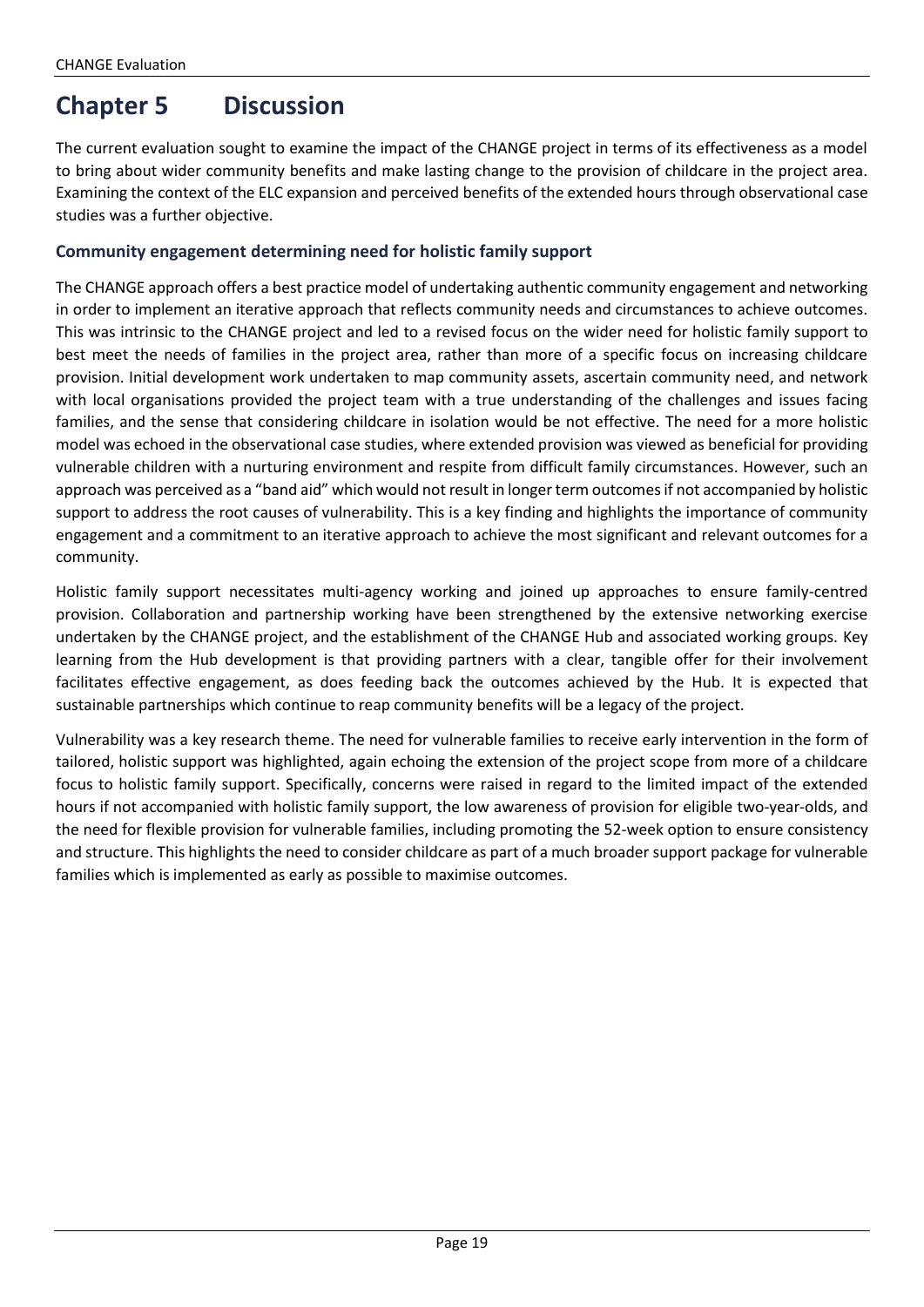#### **Key features of CHANGE approach**

Key features of the CHANGE approach include:

- tireless commitment and motivation among skilled workers already embedded in the community to develop trust and real engagement, both from partners and community members
- buy-in and engagement from a range of local partners and 'key influencers' to help drive the nature of the project, establish effective collaborations, and offer sustainability in terms of ongoing community benefit after the end of the project funding period
- a need for flexibility and an iterative approach to refine the scope and project objectives to reflect the outcomes of community engagement and networking
- a robust framework against which to measure outcomes before the model is shared and rolled out.

The evaluation highlights the long-term nature and investment required to implement a community-informed model based on the needs and circumstances of the community, and the impact on the available time to implement the outcomes of the process. There was an acknowledgement within the research that the intensive process of community engagement meant there wasless time within the life of the project to implement strategies and activities based on that engagement and realise outcomes. For CHANGE, this meant that although there are specific tangible outcomes to provide more flexible, needs-led childcare provision in the local area (including OSC provision, training of community members to become childminders, school holiday club), the project has not focused on its original aim of purely increasing the number of childcare places in the project area.

#### **ELC expansion**

A significant element of the research involved examining the perceived benefits of the ELC expansion within early adopter settings. Overall, results indicated a range of perceived benefits both for the child and family including social, language and emotional development for the child and greater preparation for school, the opportunity to provide specific support and role modelling to children from vulnerable groups, and an increased opportunity for parents/carers to increase their income, working hours, employability, or undertake tasks and responsibilities resulting in increased quality family time. The research also highlighted the significant challenge faced by childcare providers in implementing the extended hours while ensuring an ongoing, high-quality service and environment for children. It is testament to those establishments involved that they have managed to achieve this.

The context is very significant, given the change facing the sector in terms of implementation of the extended ELC provision. The research indicates the importance of organisational leadership and culture in times of changing service provision. Key facets of this culture include a tireless commitment to be innovative and problem solve while maintaining quality of service. The staff displayed real commitment and desire to evolve and adapt the service to meet the needs of families, particularly given that the establishment was an early adopter of the extended hours with no 'blueprint' of how to implement the change effectively. Staff concerns regarding the extent to which the nursery could continually offer a quality service, particularly to vulnerable children or those with additional support needs, did not appear to be an issue for parents/carers who were very positive about the nursery and the benefits of a nurturing environment for their child(ren).

Echoing previous results in relation to meeting the needs of vulnerable families, it was questioned whether (1) the extended provision should be universal or targeted at families most in need, and (2) whether extended childcare provision is sufficient to achieve longer term outcomes for vulnerable families if not part of a more holistic model of family support. This reflects the evolution of the CHANGE project: a focus on an encompassing model of family support being seen as more effective than a more direct focus on increasing access to affordable, quality childcare.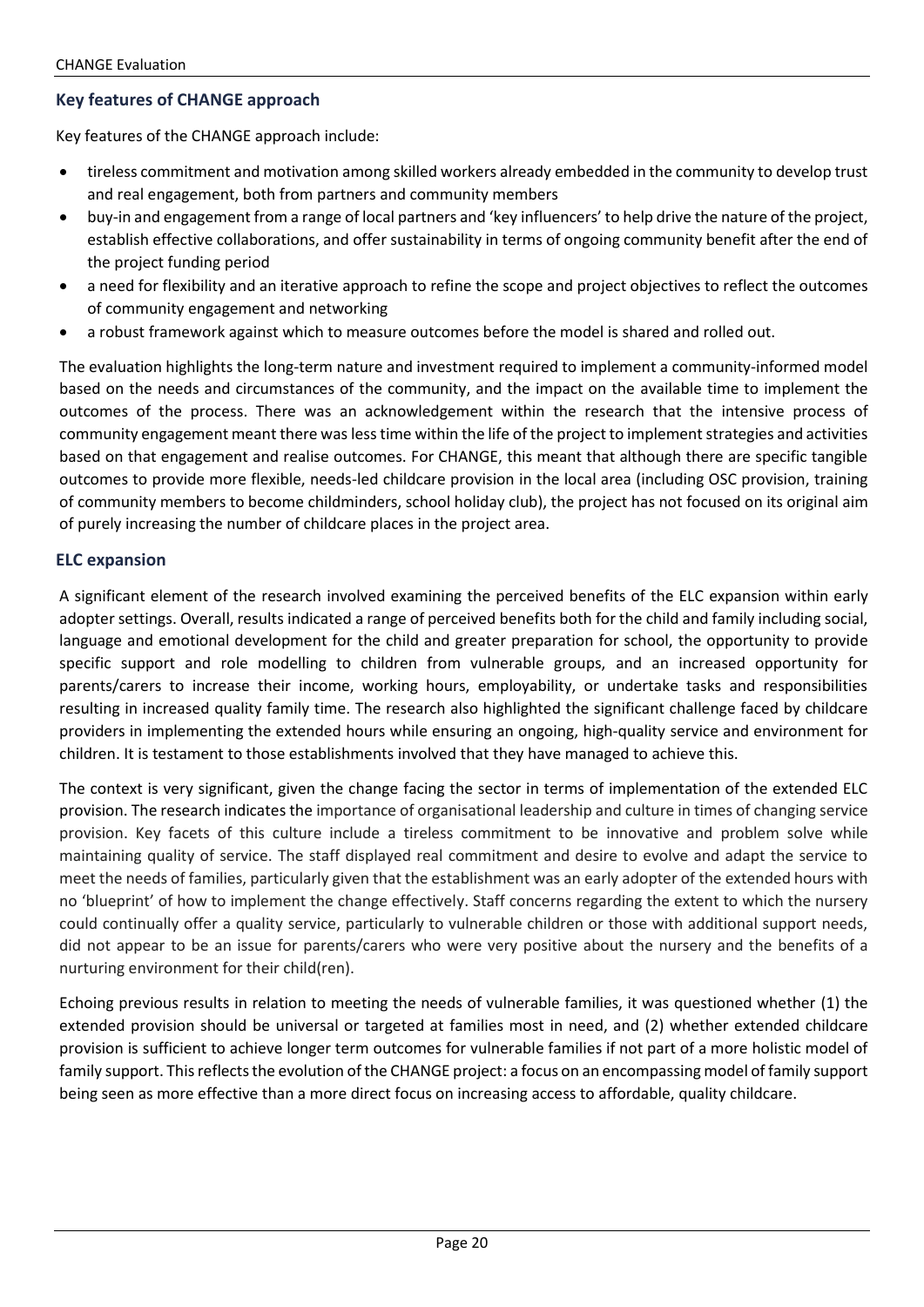#### **Sustainability of outcomes**

As with any funded project, the sustainability of outcomes and the continuing legacy of the project in terms of strengthened partnerships between organisations and the community to address family support is a concern. The project aims to embed initiatives and continually strengthen collaboration and partnerships so there is an effective framework in place to allow for greater community benefit. However, a fundamental benefit of the project is there being a dedicated resource with committed, experienced staff with a specific remit of addressing childcare in the local area which hasled to specific project outcomes including the new OSC provision. Stakeholders worried that this would not have happened without that resource being in place. This raises concerns about the extent to which similar outcomes are achievable once that resource is no longer in place.

To conclude, the project has applied innovative methods of establishing community need in order to facilitate a collaborative, family support model to improve community outcomes including the provision of quality childcare. It is a clear example of the skills, capabilities, commitment, investment and flexibility required to create a model within a community setting which aims to result in benefits for that community.

#### **Recommendations**

Key recommendations include the following.

- The importance of holistic, family support alongside quality childcare provision is key learning which should be shared as a mechanism for improving the outcomes of communities.
- There should be longer term research to monitor the impact of the ELC expansion in terms of outcomes for children and families. This may involve quantitative approaches alongside qualitative work with parents/carers to determine any impacts, and a comprehensive exercise including representatives from education, social work and health visiting.
- The key learning from the early adopter settings should be shared widely to other settings to reduce duplication of effort, and to provide a 'blueprint' for challenges faced and identified solutions.
- The current model should be disseminated in order to share the learning of the resource and effort required to undertake authentic community engagement which impacts on the direction of a project which best meets the needs of the local community.
- The sustainability of the CHANGE project should be maintained through the continuing evolution of the CHANGE Hub to best facilitate established networks and collaborative working among key organisations in the local community, ensuring the continuation of activity in relation to childcare provision, including pursuing the OSC approach.
- There should be dissemination of the project results among the community, including its legacy, to ensure the end of the project does not foster a sense of distrust or fatigue.
- The remainder of the project period should be used to continue to implement activity and strategies that can be maintained and followed through by local organisations.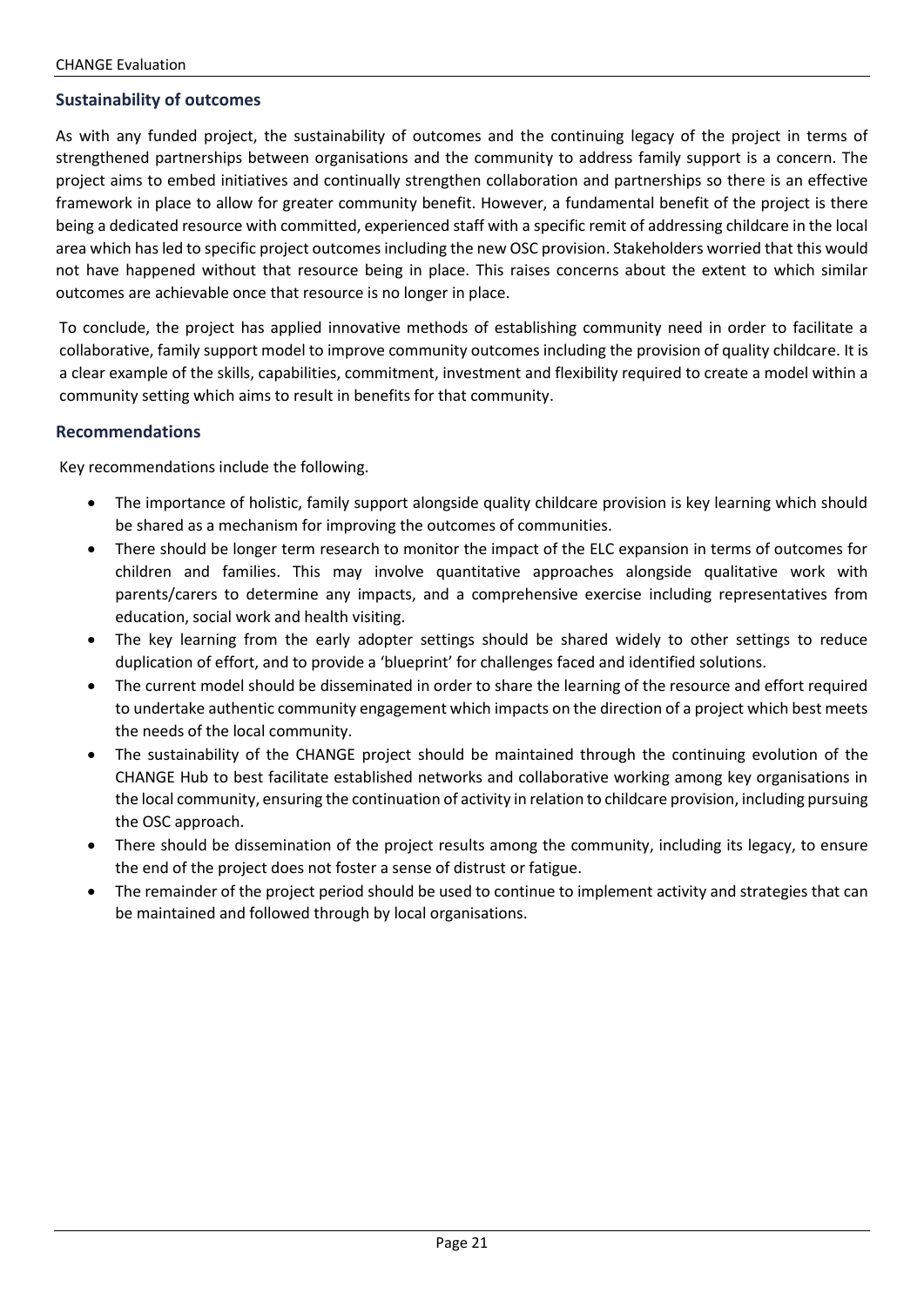## **Appendix ELC Expansion – Full Report**

#### **Details of settings**

The primary setting where the majority of the research was conducted is a large nursery with a total capacity for 140 children including 88 three- to five-year-olds and has offered extended hours since it opened in August 2017. Staff were either recruited for this establishment or transferred from a nearby smaller nursery. Transferred staff were able to remain on their term-time contracts with all new staff recruited on a 52-week per year contract. All staff are required to work shifts which posed some challenges. In 2019, the nursery created Champions for various roles including Family Support, PATHS, STEM, Outdoor Learning, Health and Wellbeing, in addition to employing a Literacy Development Officer.

Up until August 2019, parents/carers were able to choose how to use their allocated six hours of childcare per day. Going forward, parents/carers of children joining the nursery will be required to choose a morning or afternoon session. This means that parents/carers with a child in the nursery and a sibling beginning to attend may have different sessions for each child. It is important to note therefore, that the case study included in this section will not reflect the model of provision going forward.

The second setting is a smaller nursery with a capacity of 82 children including 72 three- to five-year-olds. This establishment began offering extended hours in January 2018 and so was much earlier on in the process in terms of overcoming challenges and embedding the new service when fieldwork was conducted. The staff group has grown considerably to service the extended hours.

These case studies illustrate the range of issues experienced, and views of staff and parents to the implementation of the extended hours. Specific details regarding the nursery environment, the type of provision and researcher observations are related to the primary setting.

#### **Rationale behind ELC expansion**

Participants were asked whether they were supportive of the premise of the ELC expansion, and the benefits it would provide to families. Overall, parents/carers were overwhelmingly positive and perceived there to be multiple benefits which are outlined in the following section. The only issue raised by some was whether 30 hours a week was too much time spent away from parents/carers, particularly for younger children.

The views of staff and stakeholders were more mixed. The extended provision was seen to offer particular benefit for vulnerable children who would be cared for in a safe and nurturing environment. Generally, the extended hours were seen to benefit children who would experience a range of positive opportunities for their social and emotional development, and for parents/carers who could take advantage of additional time to further their work prospects/employability or to undertake other activities.

*"It's fantastic to be able to support them [the parents]; it lets them access different types of work and courses." (Staff)*

*"It's a juggling act for any parent. It can alleviate stressors for parents by offering extended hours; it offers more flexibility and is an acknowledgement that the working day and parenting day is long." (Stakeholder)*

Issues raised with the vision of ELC expansion as outlined below.

• Whether the extended hours should be provided universally or targeted to families in greatest need who may benefit more including the most vulnerable and working parents/carers and those in education or training. There was cynicism towards parents/carers who did not use the time constructively:

*"If extended hours are given and parents don't do anything productive? Is that really worth it? There's got to be give and take so the time be used productively, so implementing a contract or something linked to it to achieve a goal?" (Stakeholder)*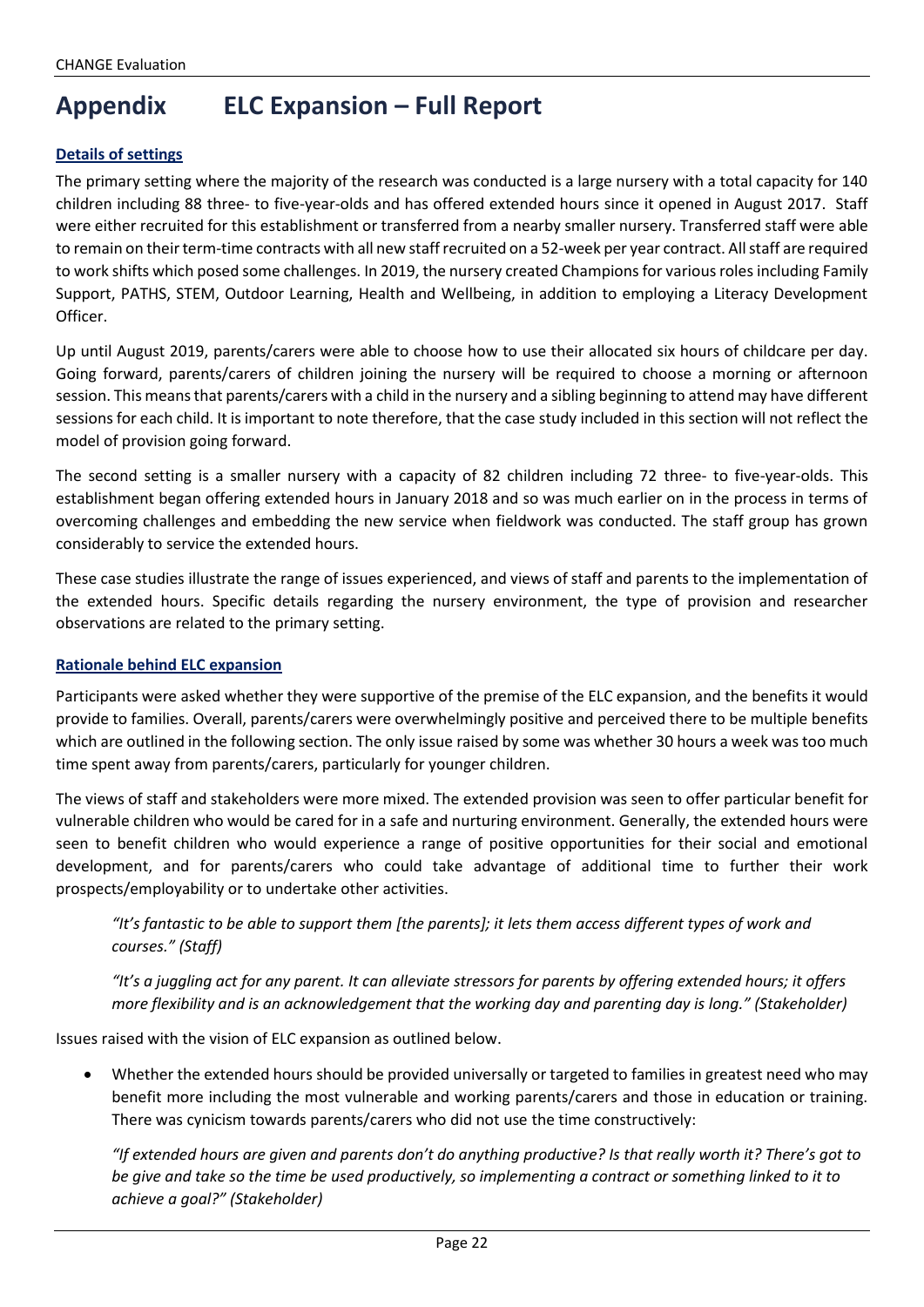• To what extent the ELC expansion provides longer term benefit to vulnerable families or is a "*band aid*" if not accompanied with corresponding support for vulnerable parents/carers.

#### **Use and awareness of childcare**

The extended hours had resulted in less reliance on informal childcare and use of multiple childcare providers, thus creating more consistency for children and removing the '*burden*' particularly from grandparents of regular childcare duties. Informal childcare was more generally relied on for emergencies such as child illness, late pick up and so on.

*"It has helped reduce the worry of childcare and also increased consistency for the child as care is being provided in the one place so children aren't being cared for in different places and by different people each day or even being picked up by different friends/family during the week." (Staff)*

There were few reported barriers to accessing childcare for three- to five-year-old children. In most cases, parents/carers had only applied to the one establishment due to its good reputation and offer of extended hours.

*"I get two buses to come here, both because of how good it is and also because they offer the 30 hours." (Parent/Carer)*

Awareness of provision for eligible two-year-olds was very low, other than in cases where the health visitor had contacted the nursery on their behalf. Some families experienced barriers to accessing childcare for this age group which led to a reliance on private nurseries:

*"I had to put off going to Uni as couldn't get him in anywhere, I tried all over, but then got a place here when he was 3." (Parent/Carer)*

Health visitors were the most common information source for childcare, and also for prompting and supporting parents/carers to apply. Other avenues included social workers, baby and toddler groups, peers and nursery websites. Some parents/carers were unaware of where to access up-to-date information regarding childcare availability.

*"My Health Visitor gave me all the information I needed which was great. I wouldn't have known where to start." (Parent/Carer)*

#### **Satisfaction with childcare providers**

Overall, parents/carers were very satisfied with the nursery, and in particular, praised the quality and flexibility of provision to meet their family's needs. Parents/carers commented on:

• Their trust in the nursery and its staff; knowing their children would be "*safe, happy and well looked after*". Parents/carers commented that their children received individual attention and were well cared for.

*"I completely trust the nursery. I worry whenever he's not with me but when he's here I don't as I feel confident, he's safe and happy." (Parent/Carer)*

• The flexibility offered to meet family's needs. Parents/carers very much liked the fact they could choose how to allocate the six hours per day and straddle the hours over mornings/afternoons to suit their working patterns. In addition, flexibility to offer additional hours to cover appointments, exams and so on; or to change agreed hours to meet the needs of parents was valued.

*"It's quite fantastic that they manage the hours as we need them. I sometimes need to start work at 8.30am so they will take him earlier and I can collect him earlier." (Parent/Carer)*

• The nursery being open from 8am to 6pm, again offering flexibility:

*"It's open 8am-6pm; you couldn't get better than that. I'm on my own with three weans and manage to work ...it's great." (Parent/Carer)*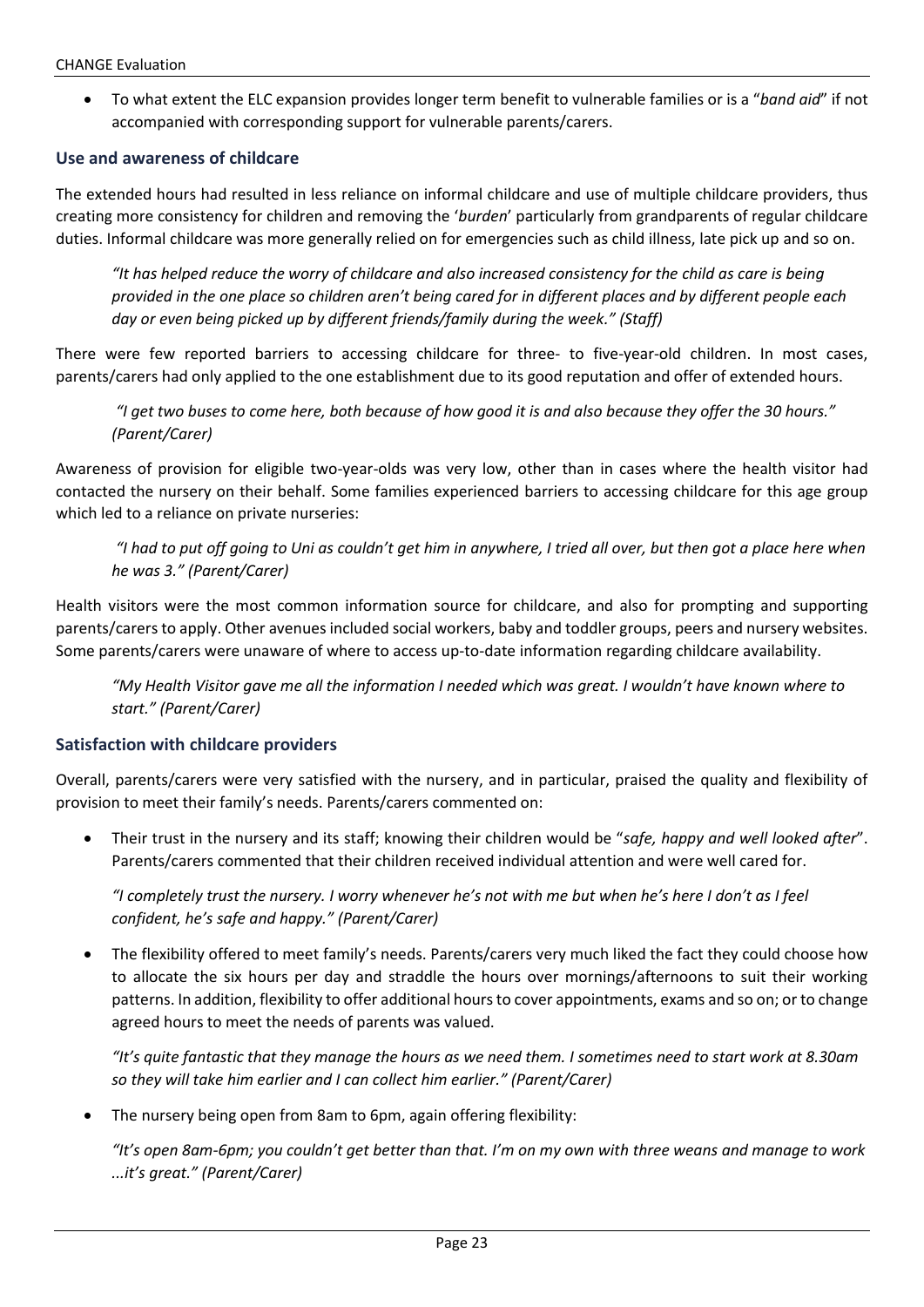It should be noted that some parents were generally distrusting of private nurseries, and preferred local authority nurseries which were perceived to be better regulated with better trained staff.

*"I was desperate to be in a council nursery because of the standards of care and properly trained staff… The 30 hours a week were just an added bonus, but I would have been happy to pay for that." (Parent/Carer)*

#### **Communication and relationships**

#### **Communication**

Overall, parents/carers felt communication with the nursery (which included text messages, message boards, learning journals and face-to-face communication) was more than sufficient. There were, however,some comments suggesting that pick-up time could feel rushed with parents/carers having to probe for information and feedback rather than it being forthcoming.

*"Communication and feedback from staff are excellent. You very much feel that they know your child and can tell you anything that had happened that day. For example, if they had had a fall, whether they had eaten well at lunch, what they child did that day." (Parent/Carer)*

Some staff felt that shift patterns reduced effective engagement and made it difficult to establish trusting relationships with parents/carers, but this was not reflected in the opinions of parents/carers, who did not raise any issues regarding engaging with different staff members and praised the "*open door policy*", with parents/carers encouraged to make contact at any time.

*"It is the person on the register who will see the parents. I have to ask them to pass a message on the parents of the children I am caring for which is not ideal." (Staff)*

*"Although I don't always see the same member of staff, I do feel they know my children. I get the answers I am looking for… You can speak to them any time; they are always available." (Parent/Carer)*

#### **Relationships**

Overall, staff felt the extended hours had positively impacted on their relationship with and knowledge of the children which was a natural consequence of the children spending longer time in their care. Given that children spend a considerable part of their day at nursery, staff considered it even more imperative to provide a high-quality service and develop positive relationships.

*"As they are in nursery for longer, it's easier to tell if they were not having a good day as you know them so well." (Staff)*

However, others felt they did not know the children as well, although this perception appeared to be linked to the size of the nursery and shift patterns rather than the extended hours *per se*.

Going forward, the nursery intends to align the children and staff depending on their contract to work either term time or 52 weeks per year to allow for even greater consistency.

#### **Benefits for children**

There was general consensus that the extended provision offered multiple benefits for children which are outlined below.

#### **Social development**

Greater opportunity to further the children's social development was the most commonly perceived benefit, due to increased interaction with adults and peers and greater opportunity to develop friendships. Staff spoke of children becoming more "*emotionally robust and experiencing what is real life*".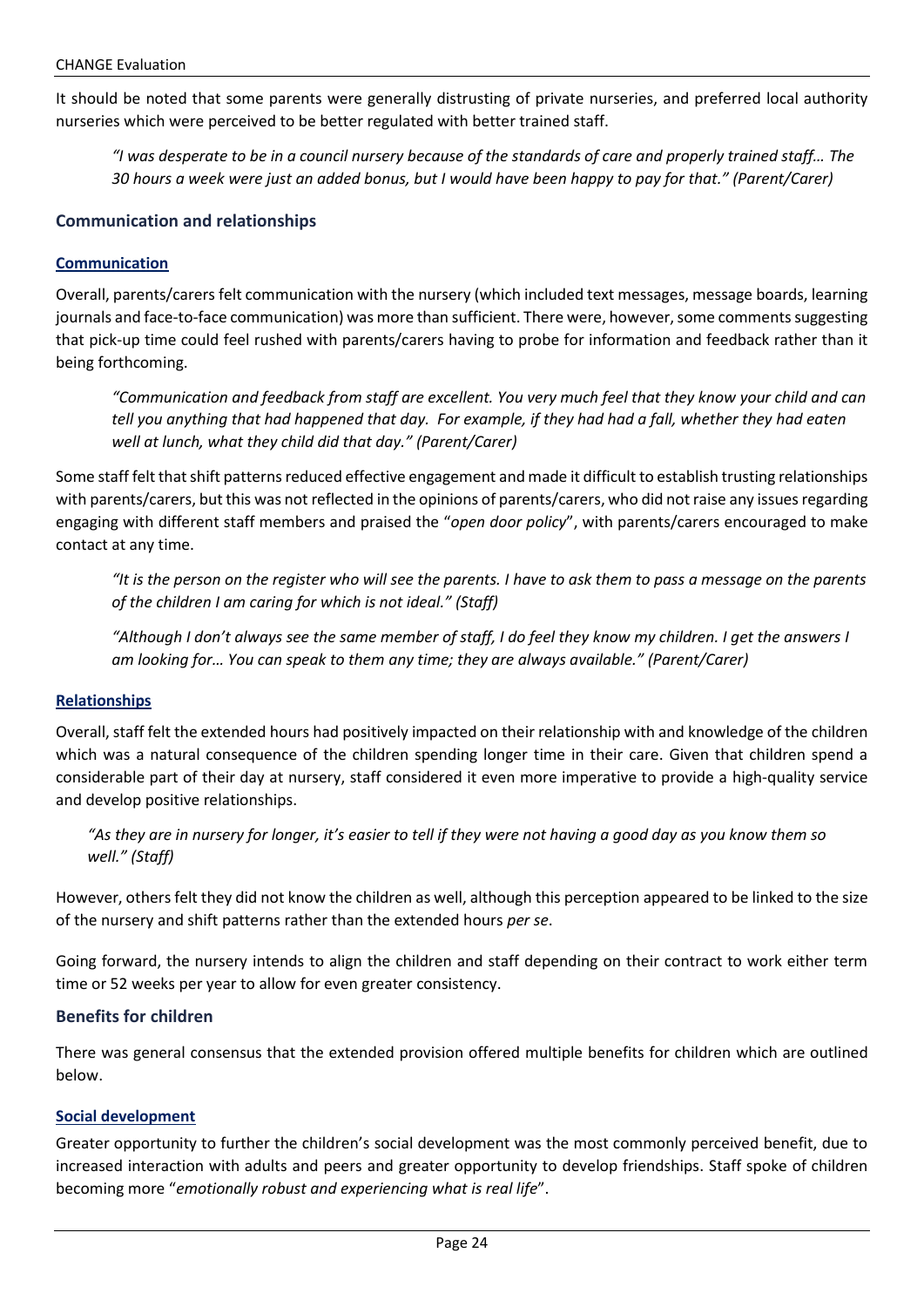*"The biggest benefit is for the kids, they are feeling more comfortable, are settling really well, and most important are getting to know more kids as staff …they are here for double the amount of time and so have all that time to communicate, learn and engage with other staff members and kids." (Staff)*

A further benefit was the greater opportunity for children to develop friendships with children of different ethnicities and from different cultures which "*bring children out of their shell*".

Lunchtimes were viewed as a great opportunity for children to improve their social skills and independence, while being encouraged to eat healthily and try new and different foods. Children are encouraged to choose their own food and feed themselves including pouring their own drinks, clearing their plates, and using cutlery; while being encouraged to talk with staff and their peers to allow for a pleasant, social experience.

#### **Language development**

Parents/carers felt the extended hours had been beneficial to their child's language development. In particular, parents/carers from different minority ethnic groups including Polish, Spanish and Indian commented on the improvement in their child's written and spoken English, and as such, had no concerns about their child starting school. Their child spoke their ethnic language at home and had now become proficient in English which was viewed as a real positive:

*"She barely spoke when she first started as Spanish was her first language. Now she speaks to everyone." (Staff)*

Language development was a particular positive for a child with profoundly deaf parents and grandparents whose first language is sign language:

*"She couldn't express her emotions verbally but is now chatting away all the time… it's great for her to have time with grown-ups who will chat to her which we can't do." (Parent/Carer)*

#### **Range of activities and opportunities**

The range of activities in the different areas of the nursery (including reading, science, sand pit, art corner) were said to be instrumental to the child's learning, Parents/carers and staff frequently commented that the children benefited from different activities and opportunities which they did not encounter at home; in particular spending so much time outside and visiting the local park. The additional time at nursery allows for a greater range and flexibility in activities offered which weren't possible within the reduced hours to *"allow children to become their own person".*

*"They are doing completely different things and learning all the time. He is developing through the different types of play; he learns so much more than he would with me." (Parent/Carer)*

*"I feel that their physical development has improved as the children were playing out and doing more exercise…many parents don't want to take their children out, but here they are encouraged to go out whatever the weather." (Staff)*

#### **Independence**

The extended hours were perceived as beneficial in terms of increasing child confidence and independence. Parents/carers praised the nursery for the strategies used to achieve this.

*"Everything they do is about helping them to help themselves from choosing what they want from the menu at lunch, to clearing away the plates, putting their coats on, going to the toilet." (Parent/Carer)*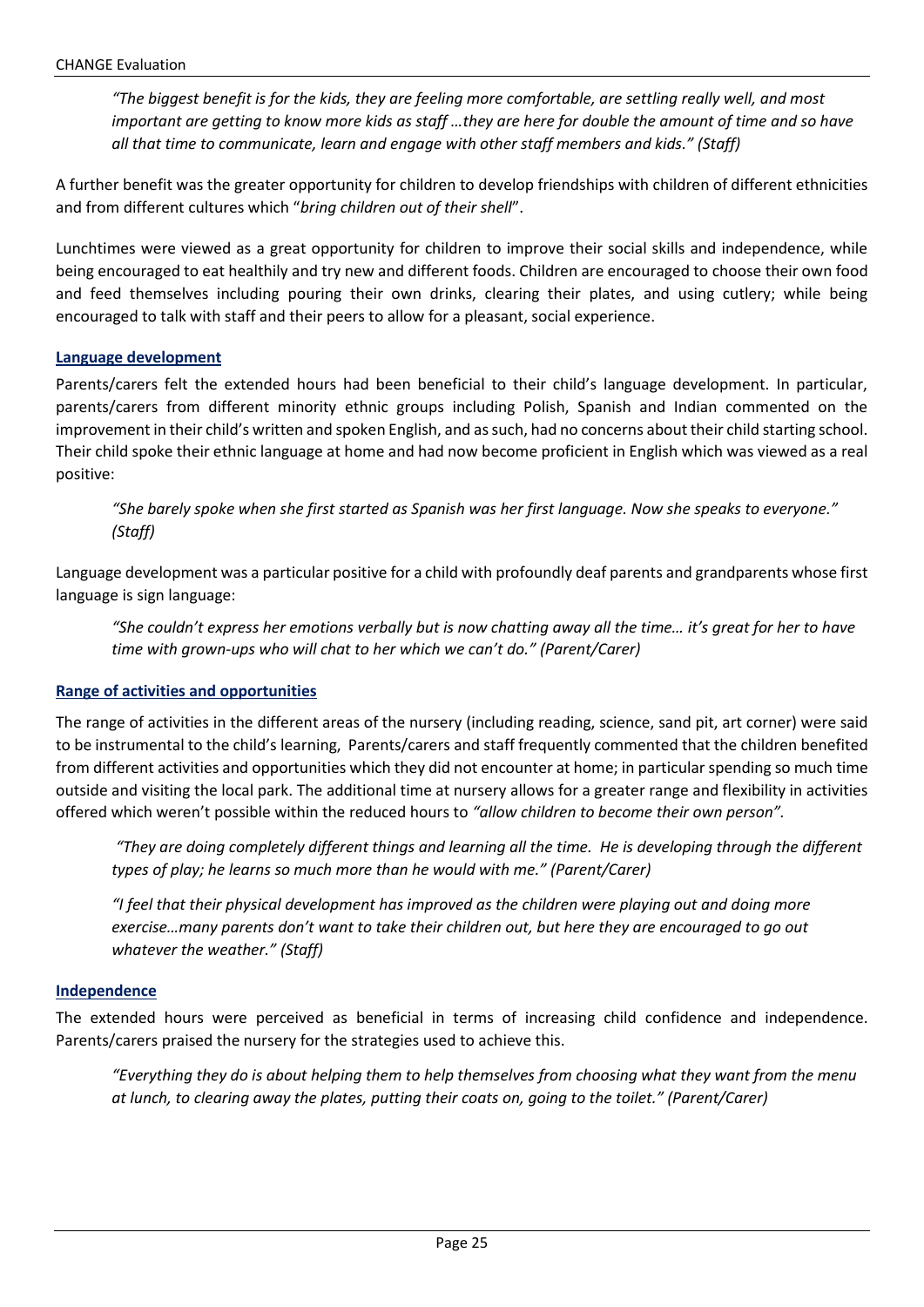#### **Preparation for school**

The extended hours and busy nursery environment were said to offer a significant benefit in terms of preparation for school:

*"It prepares them for school… longer hours, routine, lunchtimes, play times outside, different areas of the 3-5 rooms; it's all so good for them." (Parent/Carer)*

Opinions among staff were more mixed, although some commented that whereas before children received *"wee snippets"* of learning, the extended hours allowed for learning to be embedded throughout the day in all activities.

Visits to the nursery from Primary 1 pupils and teachers from local schools where each child is allocated a P1 buddy was seen as a real benefit. Anecdotal feedback from the local school headteacher was that children were coping much better with the transition to school following the extended hours, which was particularly critical given that pupils began a full day from August 2019.

#### **Tailored support**

The nursery is committed to meeting the needs of all children including those with issues such as vulnerability and additional support needs. The staff work with parents/carers to develop joint strategies to implement in the nursery and home setting which have resulted in a reduction in behavioural problems and other issues, with the extended hours allowing for more dedicated time to implement these strategies.

#### *"He plays so well now and is such happy wee boy…. brilliant to hear that giggle." (Parent/Carer)*

Staff did raise concerns regarding the extent to which the nursery infrastructure was suitable for children with additional support needs, due to the lack of a quiet and nurturing space or a sensory room. Similar issues were raised in relation to the size of the establishment and volume of children, which staff worried could result in a less nurturing environment.

However, parents/carers of children with additional support needs generally praised the individual care and attention their child had received and the commitment of staff to meet their needs. Some parents/carers had concerns about the extent to which staff fully understood their child's needs, but these were resolved following engagement with the headteacher. Overall, the nursery environment was not perceived to be unsuitable or harmful, with it being acknowledged that children required a period of transition to settle into the busier environment.

*"My son is on the autistic spectrum and the nursery has adapted what they offer to suit us; they suggested changing to 52 weeks as continuity maintained his routine and reduced the stress of stopping and starting nursery at holidays." (Parent/Carer)*

Similarly, parents/carers did not raise issues with the size of the nursery, with some commenting that the large and diverse environment had increased their child's confidence in mixing with a wide range of children and adults.

*"She's come on so much since she started and has grown in confidence so much because of all the different children and adults she is mixing with." (Parent/Carer)*

#### **Support for vulnerable children**

Staff highlighted particular benefits for vulnerable children able to access the 52-week provision including structure, consistency, positive role modelling and a "*positive experience of early life*".

*"I used to be concerned that we would not see children over the holiday period, and you would sense that at times they would go backwards in their development during this time. Basically, it allowed for inconsistency for children who already had chaotic lives so the extended provision I feel is so much better for these children." (Staff)*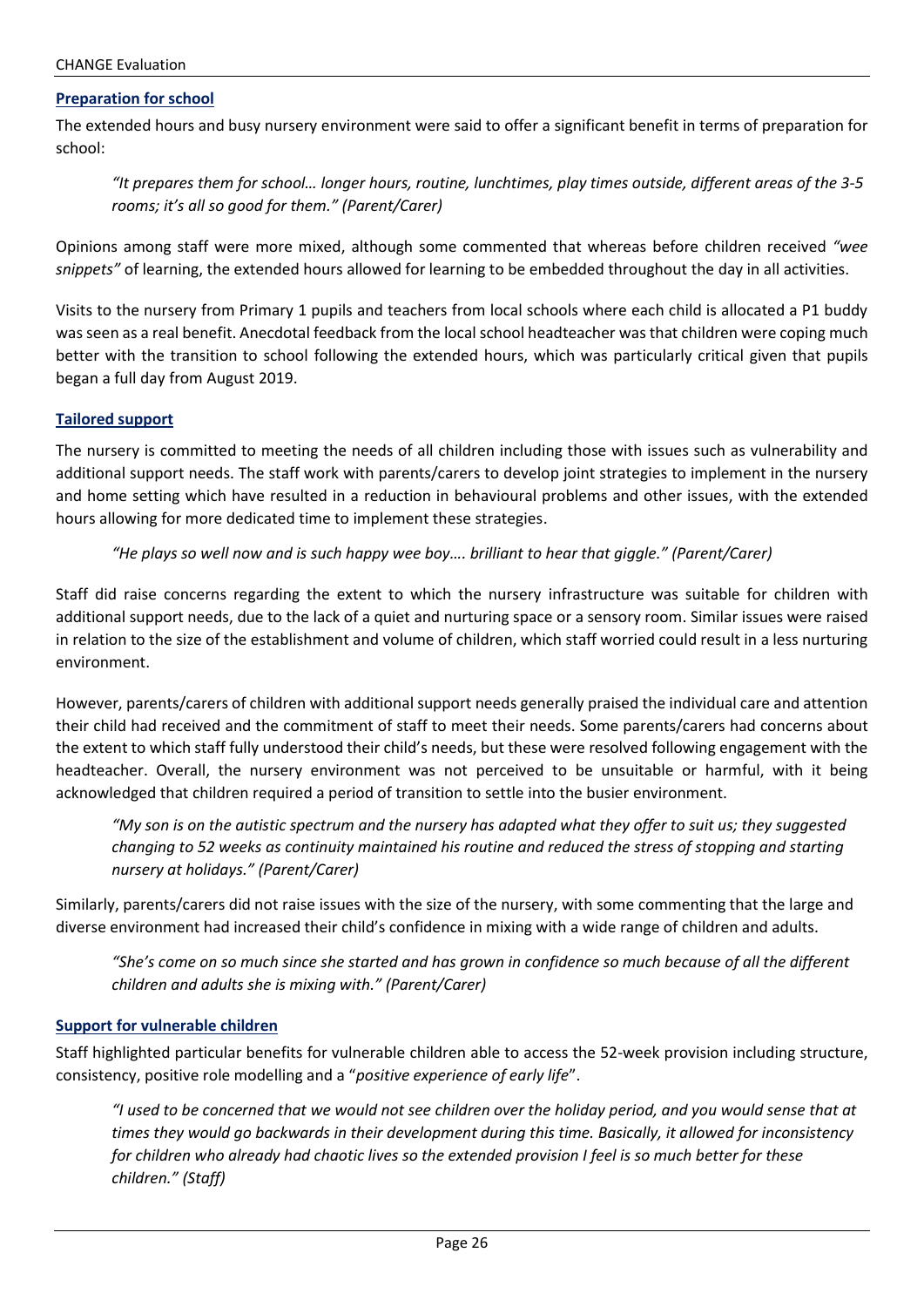However, as mentioned previously, the need for accompanying support for vulnerable parents/carers was viewed as critical.

*"You can't just remove the child from it [home environment] and then send them back to the same situation after nursery without doing anything to improve it." (Staff)*

*"We've gelled more as a family; nursery has given us structure. Before, our life was a mad rush, messy, chaotic. But we've now got time to sit with the older two and help with their homework, we talk to each other about what we've all been doing. It's great." (Parent/Carer)*

#### **Benefits for families**

Overall, the extended hours were perceived to offer various family benefits, provided that the parents/carers used their free time productively. Staff acknowledged that it is "early days" in terms of outcomes, and were unclear as to the proportion of parents who had actually gained employment, entered into training or education, increased their employability, or were working more hours as a result of the extended hours. However, they were very positive and supportive of those parents who had done so. Some parents/carers reported attending college or training courses, working additional hours, or volunteering as they felt confident and happy their child was being well cared for in nursery during the extended hours

*"Some are now attending college and Uni which they didn't think they'd be able to do until their child was at school which is fantastic." (Staff)*

*"I'm confident that he is safe while I am studying so the extra hours have been fantastic." (Parent/Carer)*

Other benefits included ease of attending appointments, increased household income, and additional time for undertaking other caring duties (e.g. for relatives) and household chores. An opportunity for "*me time*" was particularly valued by lone parents.

*"It gives me time to help my Mum out [who has arthritis]. I'm learning to drive and it's time to breathe!" (Parent/Carer)*

*"It takes the pressure off them and helps them develop themselves as a person." (Parent/Carer)*

Parents/carers having increased time to spend with their other children was also beneficial, particularly for families with a child with additional support needs.

*"Everything was based on him [child with additional support needs] so having him in nursery each day gives me time for the others and also time to do things in the house which I can't do when he is there". (Parent/Carer)*

#### **Quality family time**

Parents/frequently commented that the extended hours allowed for more quality family time as the childcare provision provided structure to the day, the parent/carer had some time away from their child, and the child's time at nursery resulted in improved behaviour which had improved their relationship. This was a particularly common perception among lone parents who had no respite otherwise.

*"There is far less conflict between me and him as his behaviour has improved so we now enjoy doing things together like going swimming or to the park." (Parent/Carer)*

#### **Increased income**

The reduced cost of childcare associated with the extended hours was viewed as a significant benefit by parents/carers who commented that their disposable income had increased, and they were "*no longer having to survive on Dad's wage as all my pay would go towards childcare*".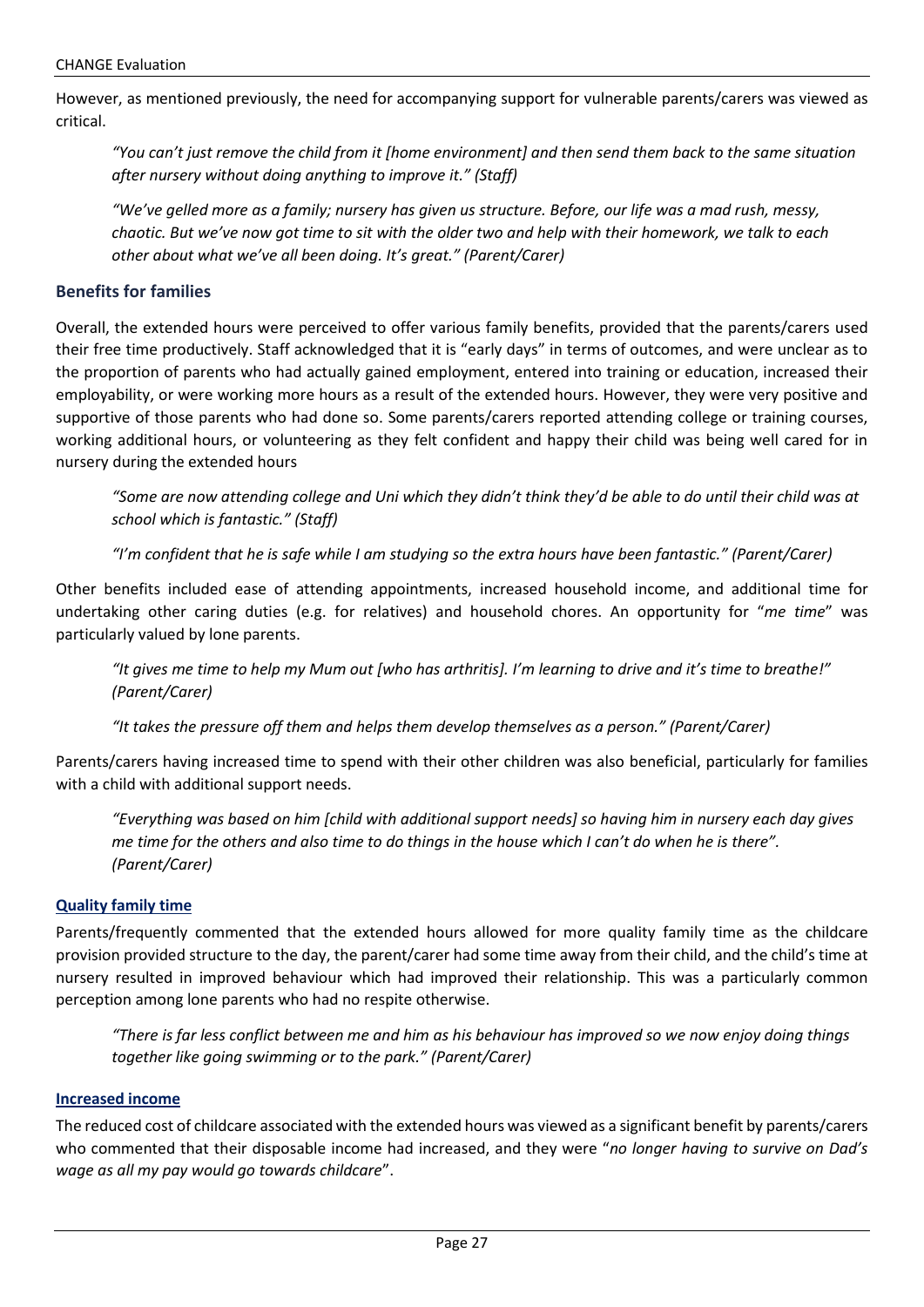#### **Issues**

Overall, perceptions of extended hours were very positive with very few issues raised. This section outlines issues or challenges participants raised with the provision. There were some particular challenges that relate more to the specific establishment than the extended hours *per se* which are also discussed.

#### **Sustainability**

An issue raised by working parents/carers or those in education was the lack of sustainability of flexible provision once their child reached school age, as the school hours will not fit with their present jobs or their ability to secure employment which they are training/studying for "*so it could all be a waste of time*". Stakeholders questioned the general sustainability of the provision, and whether there would be a reduction in free childcare provision in the future when families relied on it.

#### **Flexibility**

Despite most parents/carers considering the provision to be highly flexible, others highlighted that the available nursery provision including the extended hours did not accommodate those who worked weekends or late night/early morning shifts. Stakeholders reiterated this drawback.

*"I can only apply for jobs that fit in with the nursery hours which is frustrating." (Parent/Carer)*

*"It is a drawback that provision is only offered on weekdays between 8 to 6pm, as so many people now work shifts and weekends." (Stakeholder)*

A frequent concern among parents /carers was the reduced flexibility of sessions within the nursery from August 2019. Staff had mixed views about this change. Some thought the enforced morning and afternoon sessions would not fit with working patterns, meaning children would miss out on some of their entitled hours. However, others welcomed the change as it would allow for more structure within the day, reducing the "*chaotic nature of children constantly coming and going*".

#### **Lunchtimes**

Although there were real positives associated with the children having lunch in nursery, staff raised many practical challenges. During the fieldwork period, it was only children in for the morning session that were provided with lunch (alongside particular children which the nursery had identified), although this will change from August 2019 with all children receiving lunch.

Challenges identified were:

- the lack of a dedicated lunch area of the required size meaning lunches were served both in the foyer (a busy area where parents/carers collect and drop off children) and in the classrooms which could be quite "*smelly*" after lunchtime.
- staff cover required for lunchtimes with staff being very stretched over lunchtime and swapping halfway through the lunchtime period to allow staff to have their lunch.

#### **Focus on care rather than education?**

With the extended hours, staff reported spending much of their time on general care such as providing snacks and lunch and toileting rather than preschool education as such. In addition, a consequence of the children spending so much time at nursery was staff taking a more active role in e.g. toilet training and eating habits.

*"A lot of the day seems focused on care so settling in, toileting, lunch, snacks… education that you do as part of your degree is less used." (Staff)*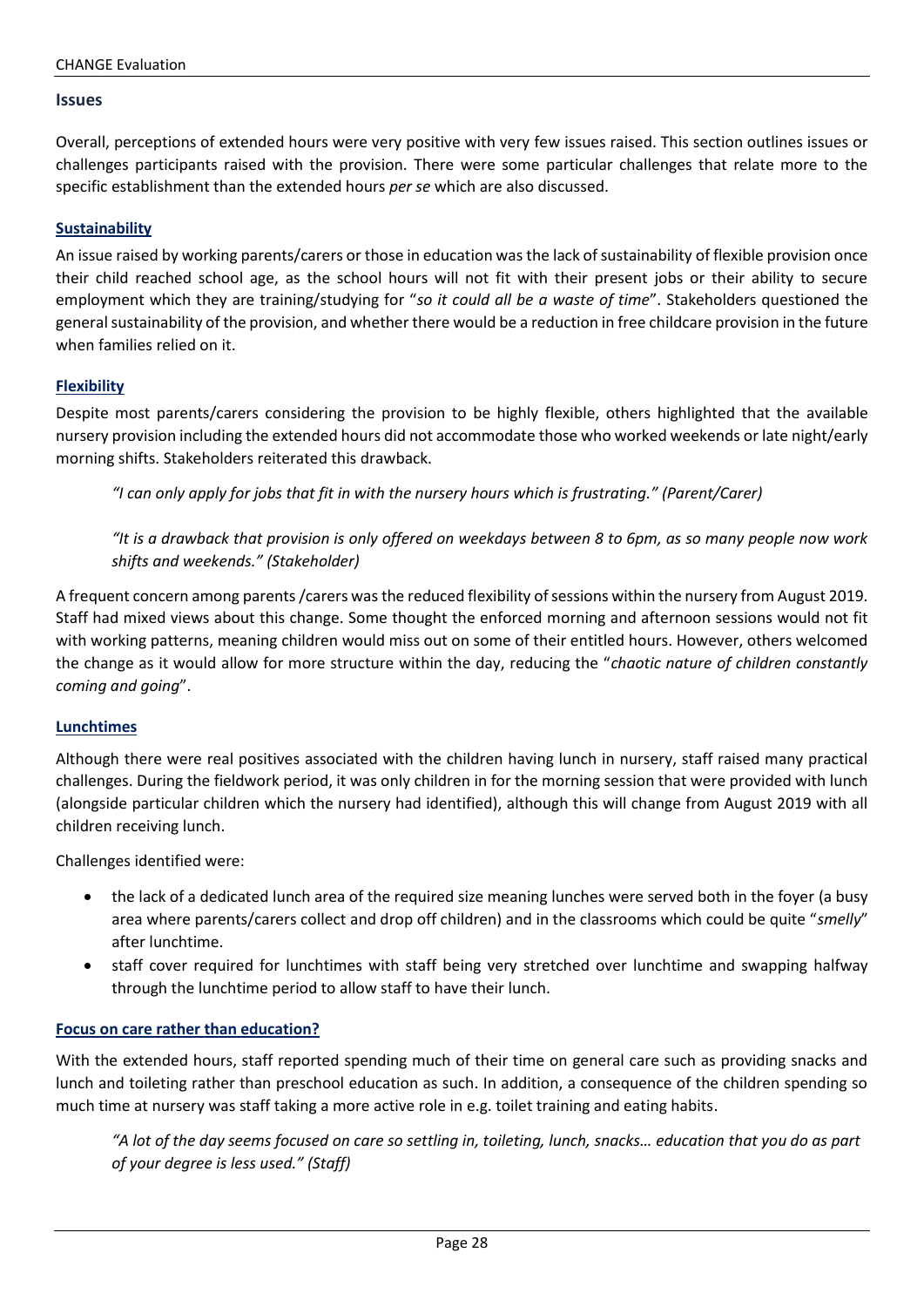#### **Focus and resources on three- and four-year-olds?**

A natural consequence of the introduction of extended hours was much focus and resource being directed to its implementation, and an associated reduced priority on younger children. Coupled with the very low awareness of provision for eligible two-year-olds, and barriers faced accessing childcare for this age group, this presents issues in terms of ensuring early intervention for vulnerable families.

*"There has been a lot more responsibility placed on practitioners including toilet training, toothbrushing… it feels at times like we're predominantly doing care, where does the education come in?" (Staff)*

#### **Issues linked to particular establishments**

• Staff to child ratio: Staff reported the staff to child ratio caused issues which were exacerbated by the volume of children and staff and thus the continuous need to cover annual leave, absence and so on.

*"When you have such a high number of staff, you've always got holidays, professional development, absence. It only takes one of these to upset the apple cart." (Staff)*

- Pace of change: The rapid pace of change and development within the nursery and the introduction of the extended hours was an obvious challenge. The lack of a 'blueprint' or guidance for implementation of the extended provision meant the need for ongoing learning and evolvement.
- Staff: The nursery embedding effectively two different staff teams who work a mix of full and part time, and 52-week and term-time contracts into a cohesive team has been a significant challenge including ensuring effective communication between staff, and that all staff feel part of the ongoing evolution of the nursery.
- Environment: Staff raised issues with the size and layout of the nursery to meet the needs of all children, particularly those with additional support needs. The lack of smaller rooms within the nursery to undertake one-to-one time with children, meet parents, undertake Health Visitor and Social Work appointments, and for a quiet space for children was seen as a challenge. The work of the Staff Champions was said to be restricted due to lack of space. However, staff had adapted the larger rooms to create small areas which allow for a more nurturing area for children in order to continuously evolve to improve the experience for children.

#### **Researcher observation**

The researchers spent considerable time in the nursery, engaging with staff and observing the environment at different times through the day including transition, lunchtime, PATHS<sup>2</sup> sessions, home time. This section provides a summary of key reflections from these observations.

- Overall, the nursery environment was perceived to be welcoming, nurturing and comfortable for children.
- Although the environment was noisy as would be expected, the noise was not overpowering and there was no sense of chaos or disorder.
- As there was much activity taking place (e.g. PATH sessions, visits to local park and so on, ZUMBA and cooking classes) the room very rarely had the full complement of children meaning it was not as busy as it could have been.
- Despite the nursery having large rooms, staff had managed to create nurturing and calming areas where children could receive particular attention including a quieter area for younger children to nap.
- The staff effectively balance monitoring of the children and structured learning while allowing free play, both inside and outside. The children play outside three times a day, regardless of the weather.
- At all times, staff encourage positive behaviour from the child such as respecting their peers, sharing, playing together and being inclusive.
- Children seemed happy, settled, content and well behaved (despite many children having behavioural issues)

<sup>&</sup>lt;sup>2</sup> The PATHS Programme is designed to facilitate the development of self-control, emotional awareness and interpersonal problem-solving skills.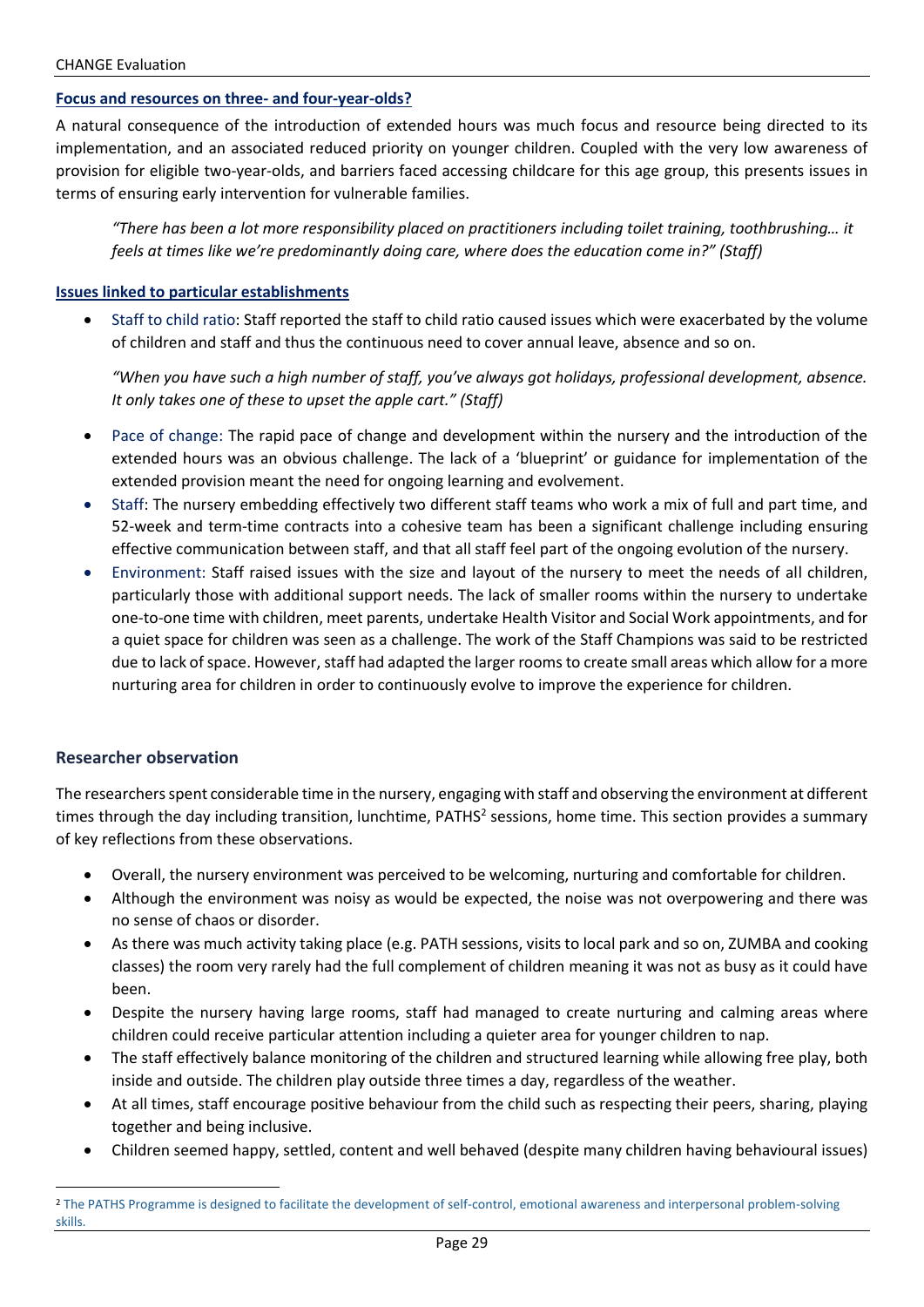• No child was excluded or left out, with children having the confidence to approach staff if they needed something. Any child who was upset was quickly attended to.

#### **Lunchtimes**

During the research, reported challenges with lunchtimes included the volume of children to be served, limited space, and pressure on staff to deliver a pleasant social experience for children. Despite this, researcher observation indicated the nursery was able to offer this pleasant experience, while helping develop children's social skills and table manners, in addition to encouraging healthy eating.

Children have outside play directly before lunchtime, when the staff prepare the lunch area including putting out tables and chairs, partially drawing the blinds and playing music. All staff, including the management team, are involved. There is one member of staff and approximately 8-10 children per table.

The researcher noted how children are encouraged to be independent and help themselves. Staff encourage conversation and gently encourage children to eat new, healthy foods. Children have a quiet time after lunch to settle where they sit and draw or play board games.

The researchers noted the constant energy and commitment of staff to continuously evolve and improve provision to better meet the needs of the children and families. The leadership team appeared incredibly passionate about what they do and are very solutions-focused and determined to overcome any challenges they face. This ethos was present throughout the nursery.

Overall, it appeared that the despite the challenges faced, the nursery offered a nurturing environment and quality provision for children who receive much individual care and attention. Despite the volume of children, there was no sense of a one-size-fits-all approach, with staff working hard to meet the needs of all children.

#### **Key reflections**

Overall, the extended hours appear to offer multiple benefits for both children and families, with a key theme being reduced stress and pressure on families to rely on informal childcare, use multiple childcare providers, and balance multiple duties including employment, caring responsibilities and general daily chores within a short time period while their child was at nursery. However, there was a general sense from participants that this time should be used productively in order for the extended hours to be worthwhile, with it being questioned whether the provision should be universal or targeted to those families thought to be most in need of additional childcare.

Most importantly, the extended hours offered various benefits for children including social and language development and preparation for school. In particular, vulnerable children able to access the 52-week provision were seen to benefit most, as they were cared for and nurtured within a safe and comfortable environment for an increased number of hours per week.

The case study research highlighted the level of change required in the nursery setting to implement the extended hours, while maintaining continuity of high-quality provision. Driven by organisational leadership, staff applied a solutions-focused attitude and commitment to continually developing and improving the service to best meet the needs of families. Despite staff concerns regarding communication, infrastructure and lunchtimes in particular impacting on the child's experience, both feedback from parents/carers and the researcher observations highlight the nurturing, comfortable environment that has been created for children, providing multiple benefits in terms of social development and preparation for school. This demonstrates the motivation and commitment of staff.

Vulnerability was key research theme, particularly in relation to the need for a holistic approach to supporting vulnerable families. This was a general finding from the CHANGE community engagement, as discussed later in the report, and relates to the extended provision in terms of accompanying tailored support being required for vulnerable parents/carers in order to achieve longer term outcomes for children and families. Awareness of provision for eligible two-year-olds was found to be low. It was also reported that implementation of the extended hours left little time for